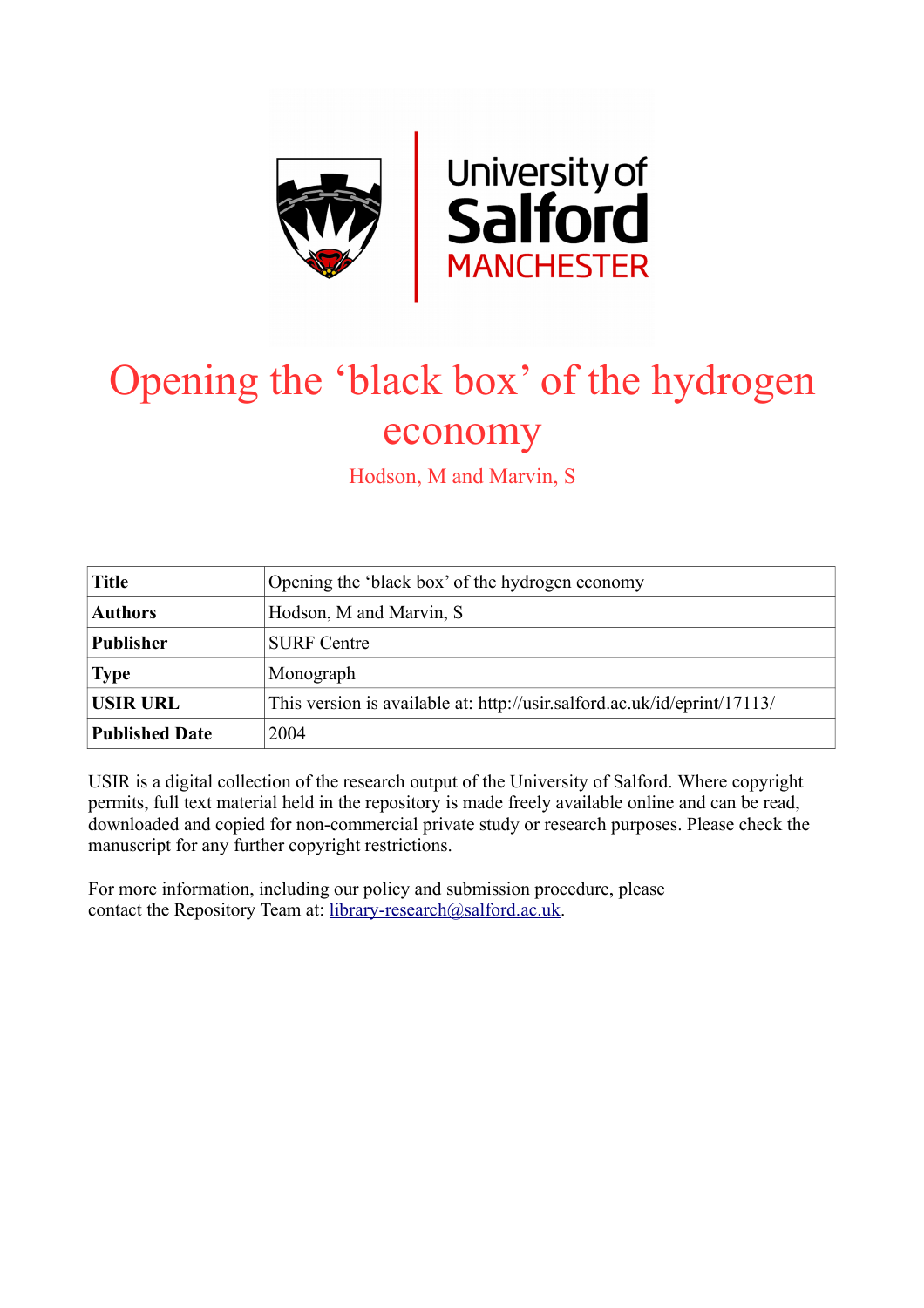

WORKING PAPER 2<br>May 2004

# **Opening the 'Black Box' of the Hydrogen Economy**

Mike Hodson and Simon Marvin, Centre for Sustainable Urban and Regional Futures (SURF), University of Salford, Cube Building, 113-115 Portland Street, Manchester M1 6DW. Tel: +44 (0)161 295 4018. Fax: +44 (0)161 295 5880. E-mail: M.Hodson@salford.ac.uk www.surf.salford.ac.uk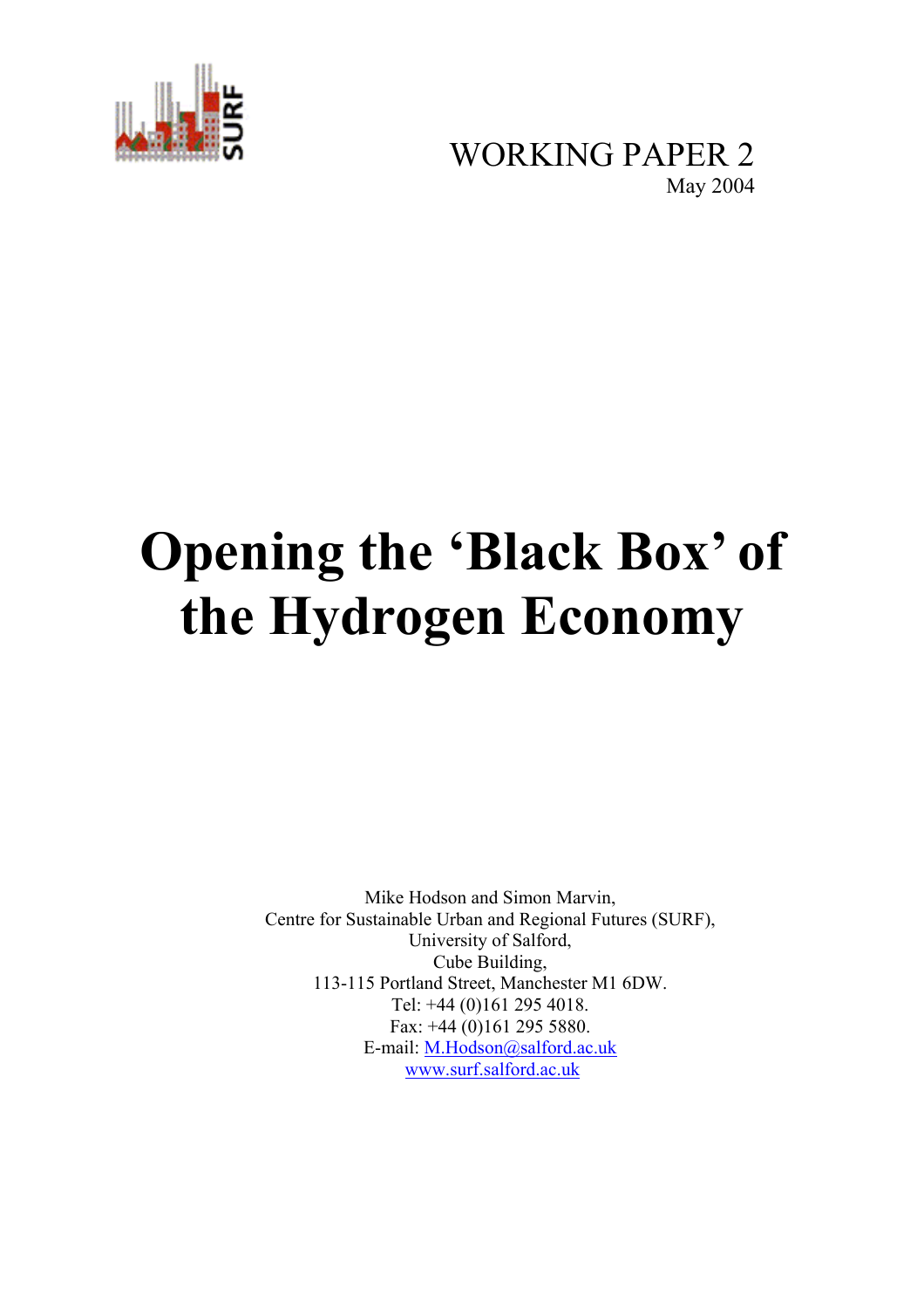#### **Introduction**

The issue of a hydrogen economy or economies is undoubtedly controversial. Yet, seemingly paradoxically, the development of a hydrogen economy is hailed almost exclusively as positive (Rifkin, 2002; Billings, 2000). In this respect a predominant writer on the hydrogen economy, Jeremy Rifkin (2002), suggests as the subtitle to a recent book that such an economy will be underpinned by 'the creation of the world wide energy web and the redistribution of power on earth'. This enthusiasm has become embodied in a range of policy discourses at a variety of levels of governance. Interestingly, in this respect, Rifkin acts as an advisor to Romano Prodi, the President of the European Commission, who in this position has committed the Commission to the 'hydrogen revolution' (Prodi, 2003). Similarly, George W Bush in his 2003 State of the Union address committed \$1.2 billion in research funding 'so that America can lead the world in developing clean, hydrogen-powered automobiles' (Bush,  $2003)$ <sup>i</sup>. The premise of such a development is in the expectation that it will 'make our air significantly cleaner, and our country much less dependent on foreign sources of energy' (Bush, 2003). The development of hydrogen technologies and the move to a hydrogen economy, it is suggested, is both good for the economy and the environment. Whilst at the regional level, in London for example, the public transportation system, given its large number of taxis, buses and delivery vans, 'offers a massive opportunity for developing the use of hydrogen' (Mayor of London, 2004, p.86).

Much of this enthusiasm operates at a rhetorical level making a multiplicity of claims of the possibilities of the hydrogen economy. The ability to make such claims rests on certain assumptions about what the hydrogen economy(-ies) can 'deliver'. Yet, moving beyond these rhetorical visions necessitates different ways of understanding the hydrogen economy(-ies). It requires asking what a hydrogen economy(-ies) might look like. How can we understand it? We address this, here, through one particularly powerful and prevalent way of seeing hydrogen technologies known as technology characterisation (TC). A strong version of TC is outlined as encapsulating a view which focuses on the supply of technology as related to the 'state of the art', or what the technology can 'deliver in principle'. The claim, subsequently, is that there has been, and there remain, difficulties in 'realising' this strong version in TC analyses yet that this remains a powerful way of seeing hydrogen technologies.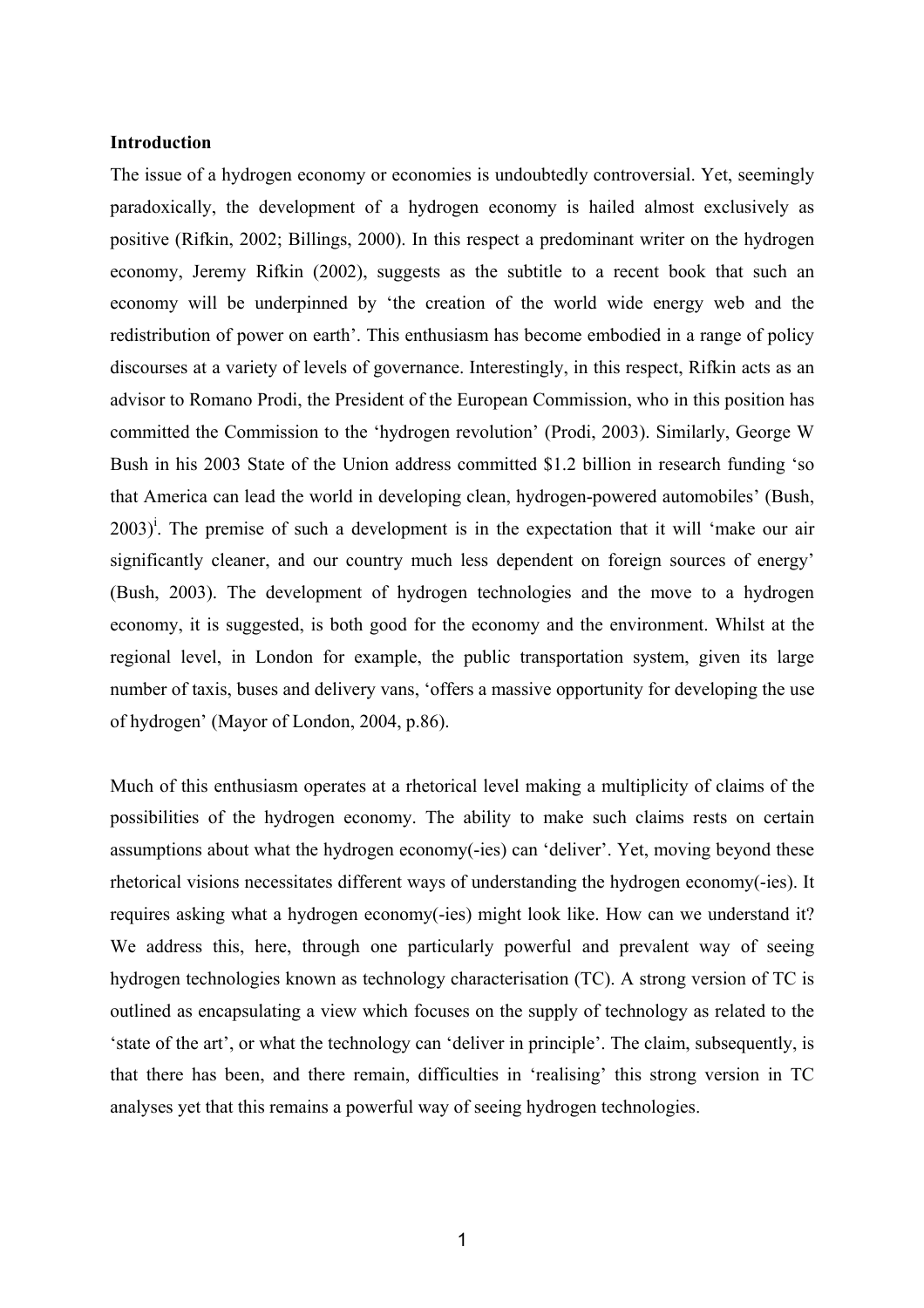The paper moves onto scrutinise 10 documents that seek to represent the future hydrogen economy(-ies), through a series of TC practices. In particular, we highlight seven themes from these documents and their representations of the hydrogen economy. These relate to: diagrammatic attempts to frame the hydrogen economy; examining who is behind these documents; key issues of technology, environment, consumption, economics and expertise. These 10 documents, we claim, are 'emblematic' in that they are authored by recognised names in the field, are frequently cited in hydrogen-related academic papers and address a broad span of hydrogen technologies (in that they deal with issues of production, storage, distribution, fuel cells, etc). The use of these documents is related to the raising of a series of issues, underpinned by an understanding of the social and cultural contexts of the construction and production of  $TCs$ <sup>ii</sup>. The aim of these papers was principally to identify 'technical possibilities and costs' (e.g. Marsh *et al*, 2002) of hydrogen technologies if with different agendas in terms of 'outcome'. The relationship between costs and technical performance was important in that it provided a number of, and set limits to, possibilities and options for future development of hydrogen technologies. It offered examples of what hydrogen technologies 'can in principle deliver'. It, furthermore, reduced the complexity of possibilities of hydrogen technologies and acted as a kind of ordering methodology where uncertainties and controversies become simplified into a series of options. Numerous papers set their analysis of hydrogen technologies up in terms of offering an analysis of the 'state of the art' (Dutton, 2002; Brandon and Hart, 1999). For some of the papers this entailed a broad sweep of hydrogen technologies, including technical, economic and environmental characteristics, whilst many others drew on elements of this approach. These papers, generally, offer a particular way of thinking about, and seeing, the hydrogen economy. In many ways, they resonate with the notion of technology characterisation (TC).

TCs offer a particular and partial way of understanding technologies and technological change. It is how this way of understanding is produced and constructed and its consequences for the representation of hydrogen technologies and the hydrogen economy(-ies) which are of interest here. The partial nature of TC processes and practices are interrogated here, through the notion of 'framing' and the related concepts of 'disentanglement', 'externalities' and 'overflows' (Callon, 1998a; 1998b), and possibilities are outlined for future dialogue between exponents of TCs and those of other, partial, ways of seeing future hydrogen economies<sup>111</sup>.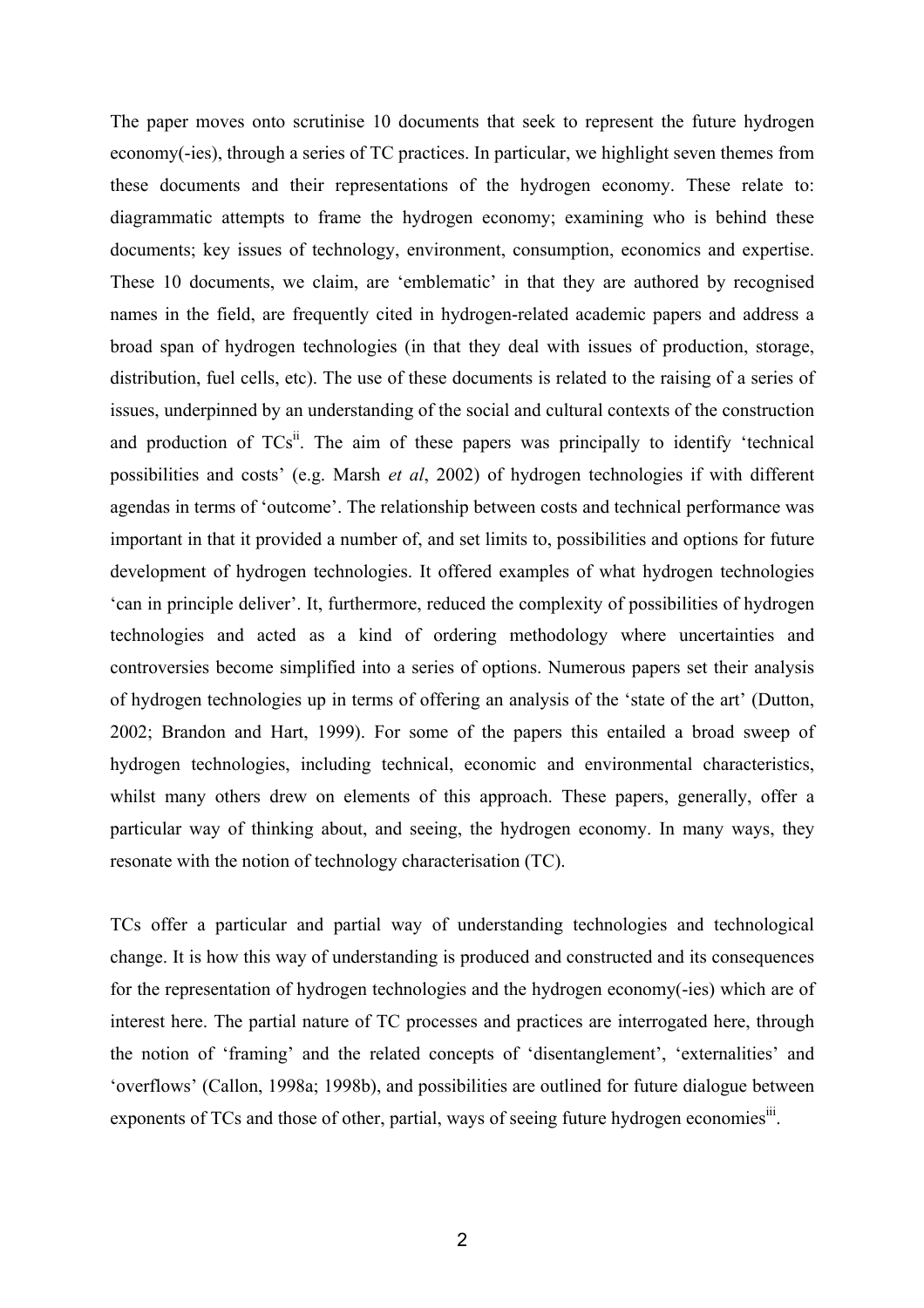#### **Technology Characterisation as a Way of Seeing the Hydrogen Economy**

A key issue is the role TCs play in creating expectations and understandings of the hydrogen economy(-ies). Though there are numerous examples of what could be considered performances of TCs, there appears to be scant literature related to the history and genealogy of the term 'technology characterisation'. Through searches of a variety of databases, search engines and bibliographic sources<sup>iv</sup> only three sources (OAO Corp, 1979; Taylor, 1978; Chandra, 1995) explicitly addressed the notion of technology characterisation as distinct from performing or undertaking TCs.

TC is defined by one author as 'the measurement of the state of technology against primarily technical criteria' (Taylor, 1978, p.S-1). Given this broad definition it is understandable that not all authors of what may be termed technology characterisation recognise their own work as encompassed by that rubric. It is, however, interesting to address the notion of TC in relation to the 10 reports where, for example, authors give a sense of how TCs may be synonymous with a 'survey of the economics of hydrogen technologies'; 'cost and performance comparison of stationary hydrogen fueling appliances'; 'technoeconomic analysis of different options for the production of hydrogen from sunlight, wind and biomass'; and 'fuel cell technology and economics'. A further issue is that there may be a variable degree of overlap between TC and technology assessment (TA). It has been suggested that there are often overlaps between TC and TA and that TC can often be a necessary precursor of TA (Taylor, 1978). The distinction has been made that 'the greatest need for TC is in the early stages of R&D, while TA is normally applied to technologies which are at least approaching commercialization' (Taylor, 1978, p.8). The degree of overlap relates to issues of definition of both terms. Whilst acknowledging difficulties in defining and 'capturing' TC, one report has suggested that TC encompasses three broad approaches: the empirical approach; the analytical approach; and the systems engineering approach. Yet, across these three approaches, there is a prescriptiveness and linearity (albeit with a degree of feedback) to conducting TCs. The process starts with defining the technology, followed by selecting parameters to characterise the technology, choosing scales for the parameters, positioning the technology against the scales, and then application (Taylor, 1978).

One agency of the US Government was able to note a quarter of a century ago, within its own institutional context, that, 'technology characterization activities have been occurring for a long time and…they are likely to continue' (OAO Corp, 1979, section I-10). The predominant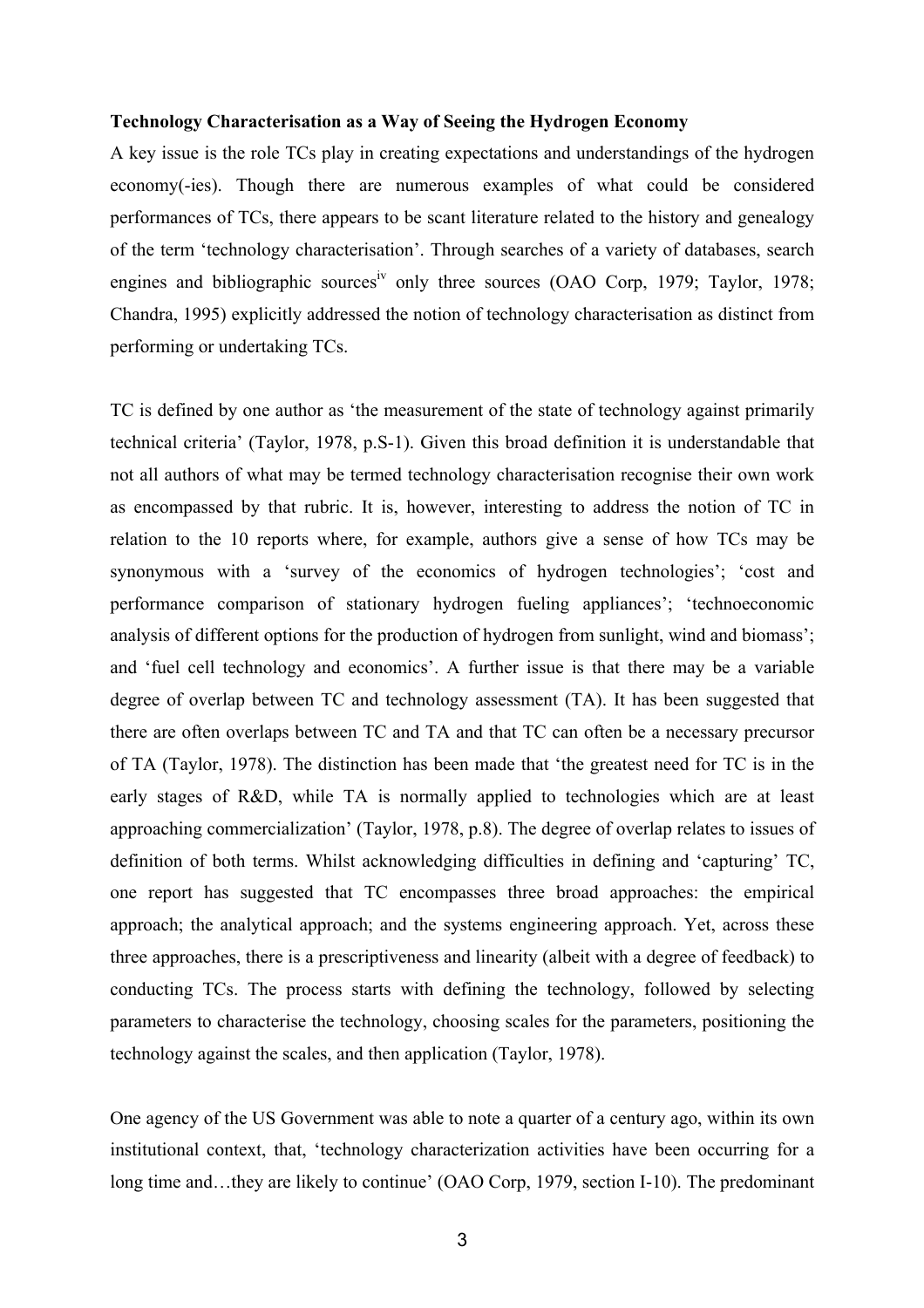rationale for TC, within this context of the US Department of Energy (DOE), was to 'institutionalize the development, collection and maintenance of technical information needed for preparation of RD&D strategies, analysis of budget priorities, communications outside the Department, and development of the Department's annual reports (OAO Corp, 1979, section I-1). The importance of TC was in developing a 'set of standardized procedures' which would inform a 'quantitative description of technology, process or conservation option'; 'an estimate of future energy project costs and the uncertainty associated with these estimates'; and 'an estimate of the funding required to develop the technologies required'. TC, furthermore, involved the creation of official Department data files and a process for 'developing and updating' these data files (OAO Corp, 1979, section I-1). In this respect this report focuses largely on 'economic characteristics', 'technical characteristics' and environmental issues (OAO Corp, 1979). TC, in this report, is seen as referring largely to 'generic technology' where characterisation would pertain to a 'data base which would be useful for broad-based activities' (OAO Corp, 1979, section III-1). The notion of generic also has a dimension which is relative to 'their stages of development' or whether a technology is a 'near term technology' or at a 'relatively early stage' of development (OAO Corp, 1979, section III-2). The suggestion was that the support and acceptance of TC amongst DOE staff required 'high quality, unbiased data' (OAO Corp, 1979, section II-1). Importantly, in this particular instance, a 'successful' TC was one which maintained a 'record of the most up-to-date information' thereby negating a 'constant "reinventing of the wheel"'. It would also ensure 'that there is a single official set of estimates for characteristics of a technology'. It would mean that 'all official estimates of technology characteristics are based on constant underlying assumptions' (OAO Corp, 1979, section I-2). The strong understanding of TC, which this report propounds, highlights a number of issues in its attempts to create 'certainties' around technological developments. In particular it requires us to look at not only what is important in this approach, but also what is problematic with it and to whom its practices are oriented.

The desire for certainty both informs what seeks to be achieved in the name of TC but also highlights that there are extreme difficulties with chasing such an ideal. One report, for example, form a project attempting to reduce uncertainties through developing a TC methodological approach suggested:

For R&D planning purposes and for projecting commercialization dates of new energy technologies, it would be desirable to be able to describe the state of development of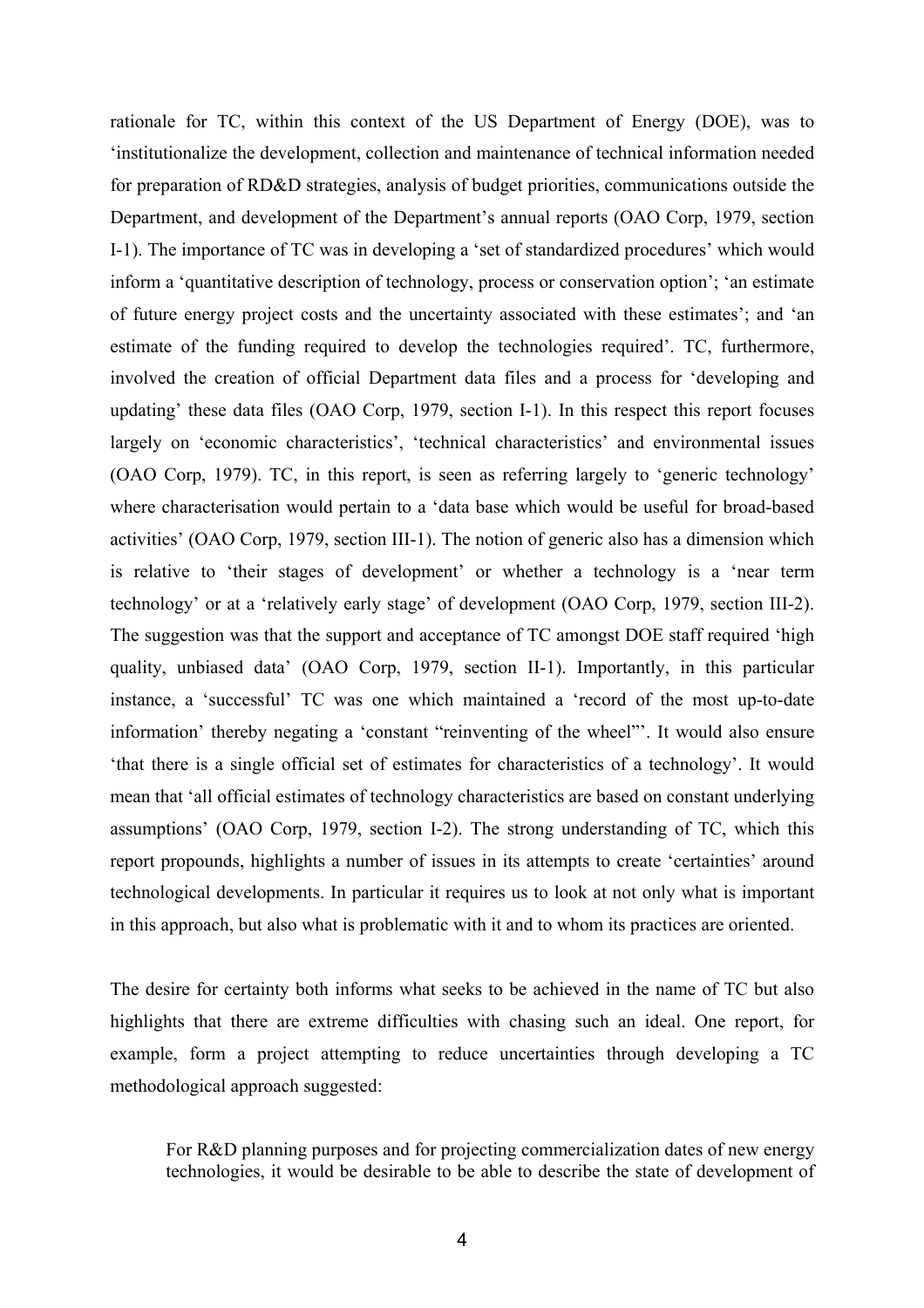various technologies in a comparative, unambiguous and systematic way. Contractor difficulties in finding such criteria for defining the stage of development of new technologies led to the termination of the research effort about midway through the project (Taylor, 1978, p.v).

This suggests, whilst there were aspirations to characterise technologies in 'unambiguous and systematic' ways, that developing practices and processes to 'achieve' this were often problematic. This leads us to ask: what sorts of practices and processes constitute TCs? But also, how might we understand these practices and processes and the implications of this for how we see the hydrogen economy(-ies)?

A further related issue is in addressing what 'work' TC documents are doing. The importance of using TCs to confer 'certainty' to understandings of technology, through abstraction and perceived implicit technological neutralism, for example, also had the broader political aim of '[e]stablishing credibility on the Hill' (i.e. with the US Congress) (OAO Corp, 1979, section I-2). The stabilising of technical characteristics, and also bringing a certainty to economic characteristics, offers an interesting way of representing the supply of technology which may resonate with many in the policy and political classes in contemporary neo-liberal economies. This approach is illustrated through a number of the 10 papers drawn upon here being prepared for government departments (e.g. Myers *et al*, 2002) and, in some instances, used to inform policy (e.g. Marsh *et al*, 2002). The raising of the issue of influencing political opinion, and indeed wider 'public opinion' via the channels of the mass media, highlights the prospect that TCs, whilst perhaps perceived superficially to be driven by a technological neutralism, offer one (broadly speaking) way of understanding technological possibilities and in particular hydrogen technologies amongst a number. To 'capture' the technical characteristics and costs of technologies brings an 'order' to chaotic processes of technological development and allows costs to be attached. To put it another way, it allows the 'use of a sound approach to incremental benefit/incremental cost questions given…large uncertainties' (OAO Corp, 1979, section I-2).

#### **Framing the Hydrogen Economy**

The idea that TCs offer a partial, but powerful, way of understanding a future hydrogen economy(-ies) leads us to address the practices and processes involved in the production and construction of TC representations of hydrogen technologies. In particular it moves us to examine how TCs offer a 'way of seeing' the hydrogen economy(-ies) as partial – as framing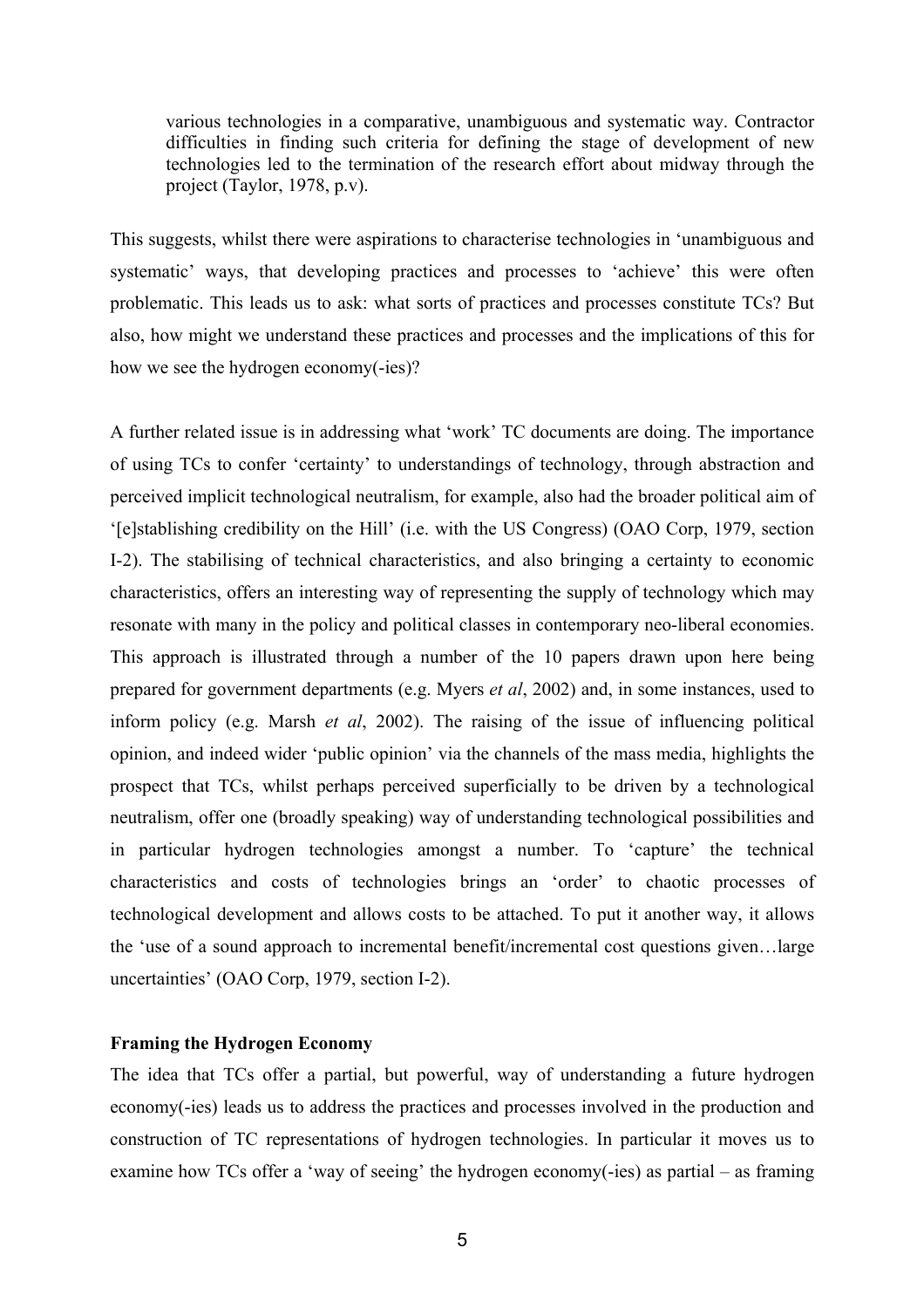- as inclusive and exclusive of certain interests and practices. This, we claim here, can be understood through diagrammatic representations – or representational devices - of future hydrogen economies which are underpinned through a series of themes and issues, including: who is involved in such processes of representation; but also the ways in which TC practices and processes frame issues related to the technologies, the environment, consumption, economics and expertise.



**ONSITE ELECTROLYSIS** 



H2 via BIOMASS, COAL or MSW GASIFICATION



SOLAR or WIND ELECTROLYTIC HYDROGEN



H2 FROM HYDROCARBONS w/CO2 SEQUESTRATION



Source: Ogden (1999).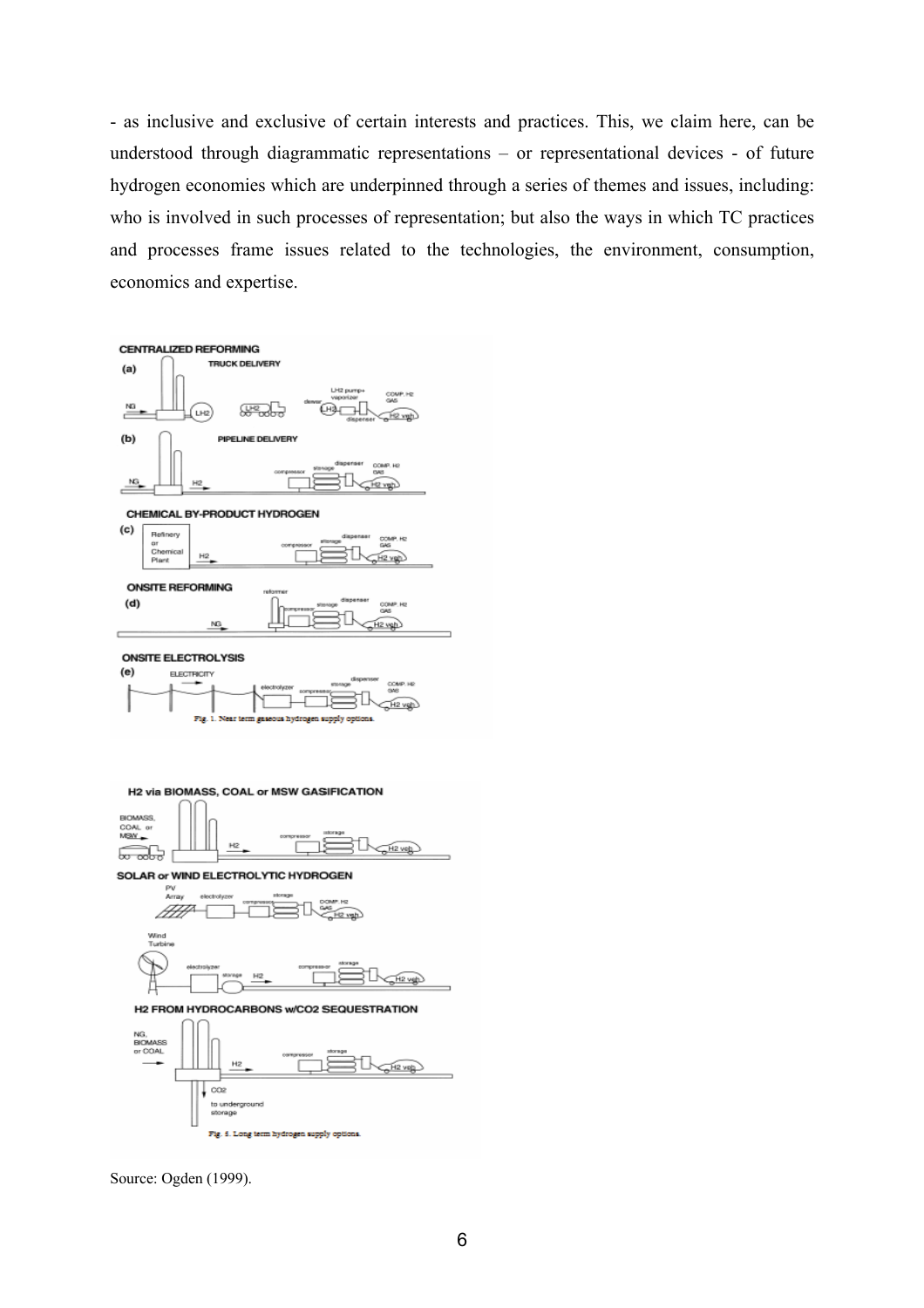The significance of diagrammatic representations, such as those above, at one level is in their power to influence debate and dialogue:

What is so important in the images and in the inscriptions scientists and engineers are busy obtaining, drawing, inspecting, calculating, and discussing? It is, first of all, the unique advantage they give in the rhetorical or polemical situation. "You doubt what I say? I'll show you". And without moving more than a few inches, I unfold in front of your eyes figures, diagrams, plates, texts, silhouettes, and then and there present things that are far away and with which some sort of two-way connection has now been established. I do not think the importance of this simple mechanism can be overestimated (Latour, 1990, p.36).

Diagrams and representational devices have an important role to play in furthering and forwarding the interests of those who produce and construct them and who may draw upon these representations. This making visible of TCs also offers the possibility for their mobility across organisational, institutional and national boundaries not only as rhetorical devices but also as sources utilised in other TCs. This involves not only the mobilisation of diagrams but of networks of individuals, institutions, artefacts, etc, which constitute diagrams. With this in mind, how do we arrive at diagrams like those above? Of importance are the frequency with which this and similar diagrams (e.g. Schoenung, 2002), tables, graphs (e.g. Padró and Putsche, 1999) and schematics (e.g. Brandon and Hart, 1999) occur in TCs but, also, the ways in which the practices and processes which constitute these diagrams, graphs and tables privilege certain aspects of the hydrogen economy(-ies) (e.g. often narrowly defined economic costs and technical possibilities) to the exclusion of other aspects (e.g. social contexts of innovation, appropriation and consumption in use).

# **Who's Framing Who?**

This leads us to ask who is involved in the production and construction of these representations? The vast majority of the TC representations were undertaken by or for agencies of the state, predominantly in terms of the US and UK. Myers and colleagues' paper (2002), for example, was prepared for the Office of Power Technologies at the US Department of Energy. Similarly, the work of Padró and Putsch (1999) was undertaken at Midwest Research Institute where a US Department of Energy Laboratory operates. In another instance, Lakeman and Browning's (2001) paper was contracted by the Defence Evaluation and Research Agency (DERA) as part of the UK DTI Sustainable Energy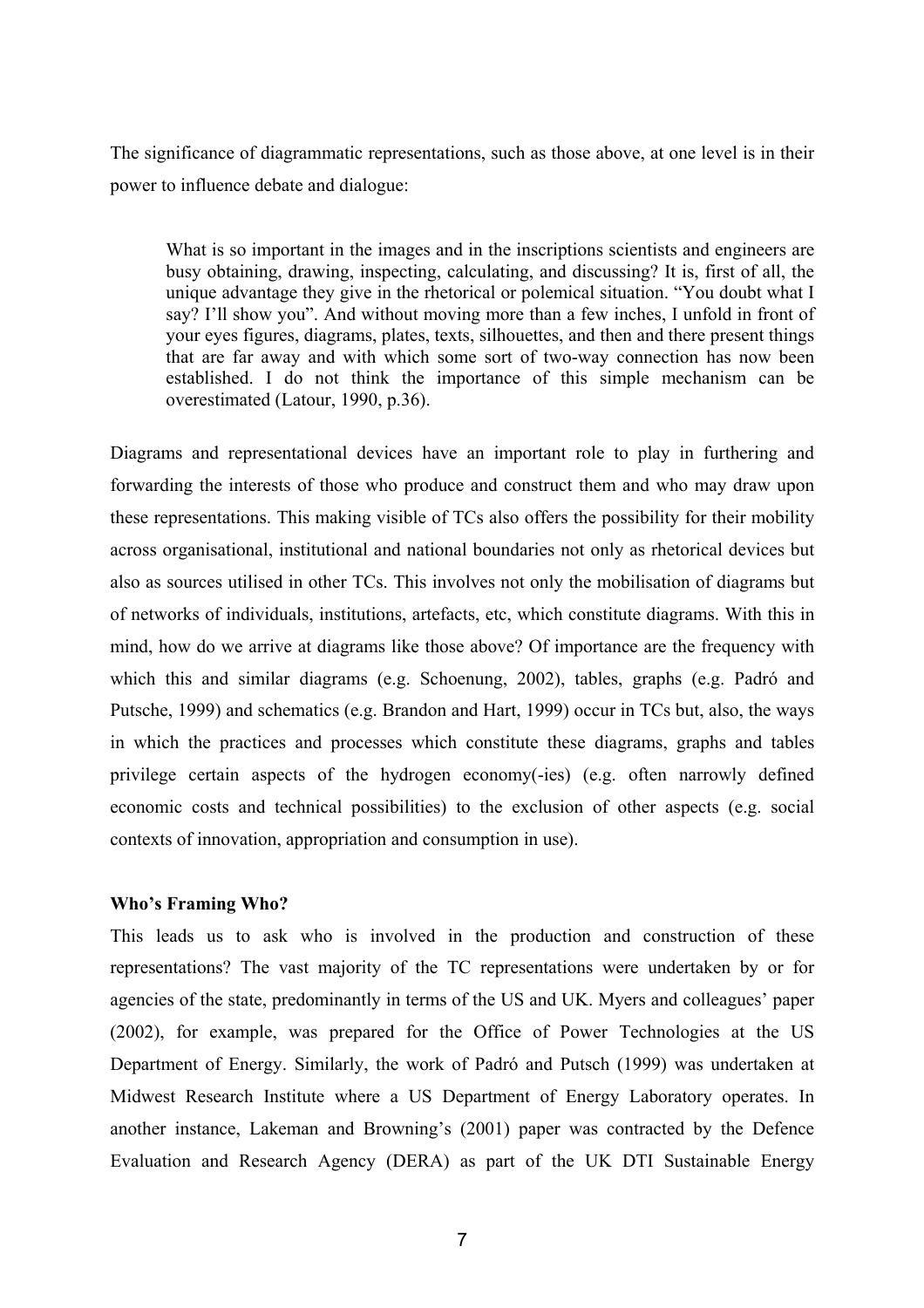Programmes. In other examples the context within which papers were constructed was an academic one, both in the US (Ogden, 1999) and the UK (Brandon and Hart, 1999). This said, the networks within which such papers were implicated straddled the domain of the US Department of Energy Hydrogen R&D Program (Ogden, 1999) and the UK DTI (Dutton, 2002) - the work of Dutton was sponsored by the UK Tyndall Centre which is funded by three research councils and the DTI. These representations were, as such, implicated within a web of relationships of institutional funding, institutional cultures, the agendas of a variety of actors and the specific organisational settings within which they were produced and constructed.

Much of the literature drawn upon by these documents, as sources, was from the US and the UK context, with a limited number of documents from other countries, particularly Japan and the rest of Europe. This could reflect the fact that all the documents analysed had their roots in the US or UK context. It may also be that the dissemination of these reports in the medium of the English language, and also via databases and the World Wide Web, narrowed the scope of documents which could be accessed. It is also, however, predominantly due to the dominant role which the US occupies in terms of technical and economic analyses of hydrogen technologies, and in particular the US Department of Energy (DOE).

## **Framing Technology**

Many of the documents articulated and represented issues such as, 'typical plant sizes', 'readiness for large scale application', 'estimated capital and running costs' (Dutton, 2002), the 'technical feasibility and economics' of comparing various hydrogen refuelling options (Ogden, 1999), 'fuel cell efficiency' and 'fuel cell system costs – now and predicted' (Brandon and Hart, 1999), whilst others looked for the 'most cost effective option' (Myers *et al*, 2002) and time scales often of 10, 20 and 50 years (Dutton, 2002), or 'near-term and longterm' (Ogden, 1999). Ogden (1999), for example, assessed 'in detail several near-term possibilities'. The paper by Lakeman and Browning opened up the possibility of making the 'universalistic' statement, 'there will be a 30 year transition phase to the full implementation of the hydrogen economy', whilst often underplaying issues of place, space or context and the reference to time being reduced to 'current' and 'future' (Lakeman and Browning, 2001).

Often a 'number of initial assumptions' (Schoenung, 2002, p.3) were made in documents, although it was sometimes unclear where these were derived from. In Schoenung's work, for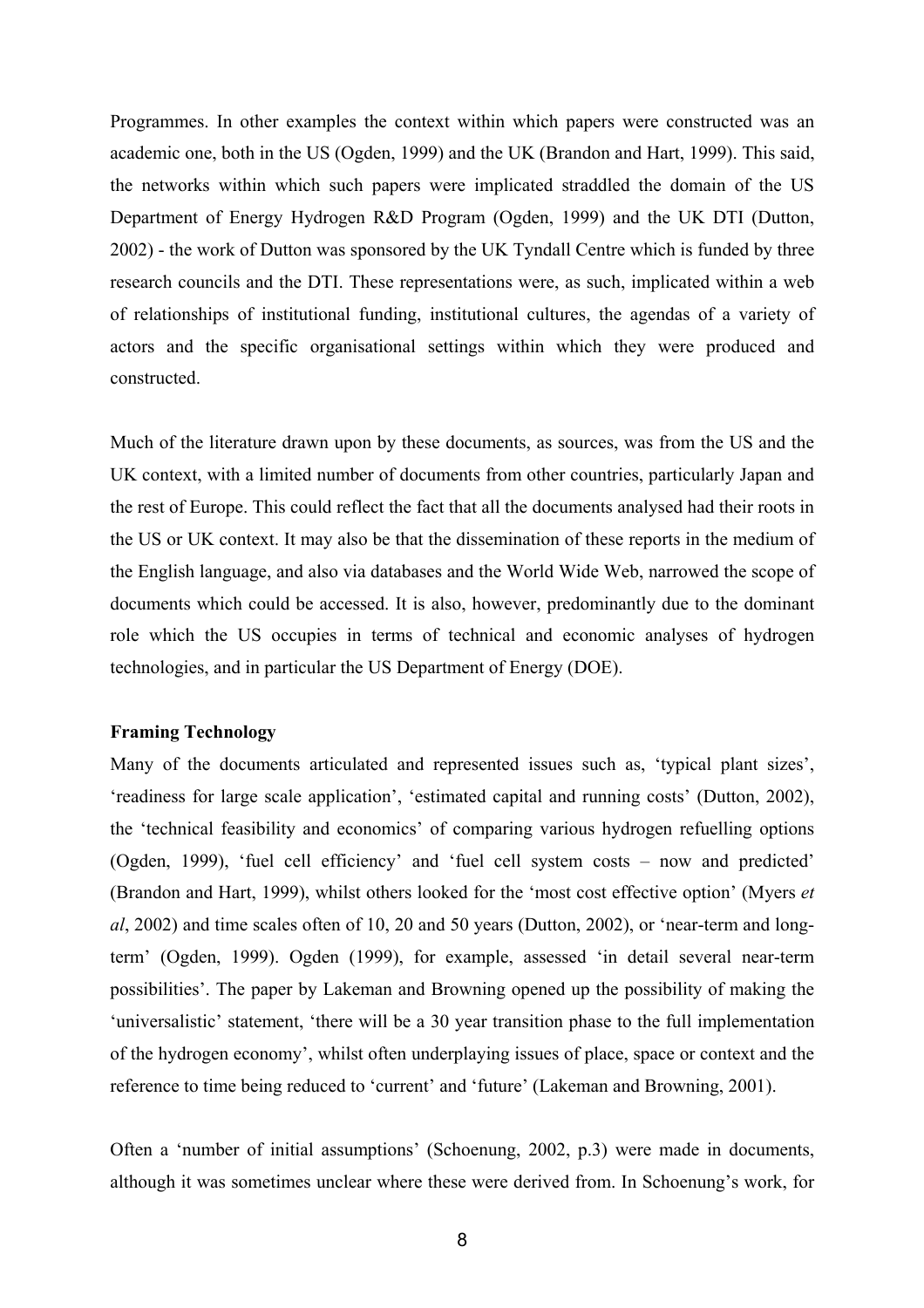example, on hydrogen refuelling station alternatives it was seemingly unapparent as to why 'base cases' assumed that there should be capacity to refuel 100 vehicles per day. This may have been, to some extent, as she suggested she had outlined this elsewhere. It may, however, be that these assumptions were in some way axiomatic. There was a considerable degree of re-citing secondary documentation, across the representations, with little discussion of the methodological underpinnings of these documents. In many instances they were seemingly offered up unproblematically from one context to another, thereby implicitly inferring that the data was transferable between contexts but also, more problematically, re-inforcing errors, over- and under-estimations and certain assumptions.

#### **Framing Environment**

Some documents also talked of 'more conventional technologies' (Dutton, 2002). The explicit, and implicit, aims of those writing the documents were varied. For some it was, at least notionally, to assess the possibilities of hydrogen technologies in terms of a 'long-term role in greenhouse gas reduction' (Dutton, 2002). In doing this, representations of environmental issues were in developing 'a range of "bottom-up" estimates of carbon dioxide emissions from the UK energy sector up to 2050, and to identify the technical possibilities and costs for the abatement of these emissions' (Marsh *et al*, 2002, p.iii). Addressing carbon emissions was frequently in terms of the 'costs of production', largely in terms of secondary data (Watkiss and Hill, 2002). Similarly, Schoenung (2002, p.10) drew on secondary sources to detail an 'emissions analysis' where the 'primary figures of merit for this part of the study were fuel economy and emissions'. Often environmental issues were framed narrowly in terms of 'costs'. One paper, for example, attempted to identify a range of 'technical possibilities and costs' for the abatement of CO2 emissions (Marsh *et al*, 2002, p.iii). A rider, in this case, was added suggesting that the results 'are not forecasts [but] an analysis of what technology can in principle deliver, and of what the costs and effects on emissions might be'. With an eye to future developments and costs, the acknowledgement was that this 'will turn on many factors including the policies implemented, the social acceptability of the technologies, the readiness of householders and business to invest in energy efficiency and the rate of innovation' (Marsh *et al*, 2002, p.2).

#### **Framing Consumption**

Similarly, the framing of consumption, illustrated in a tabular representation below, was often in terms of estimations and assumptions of, for example, transportation use.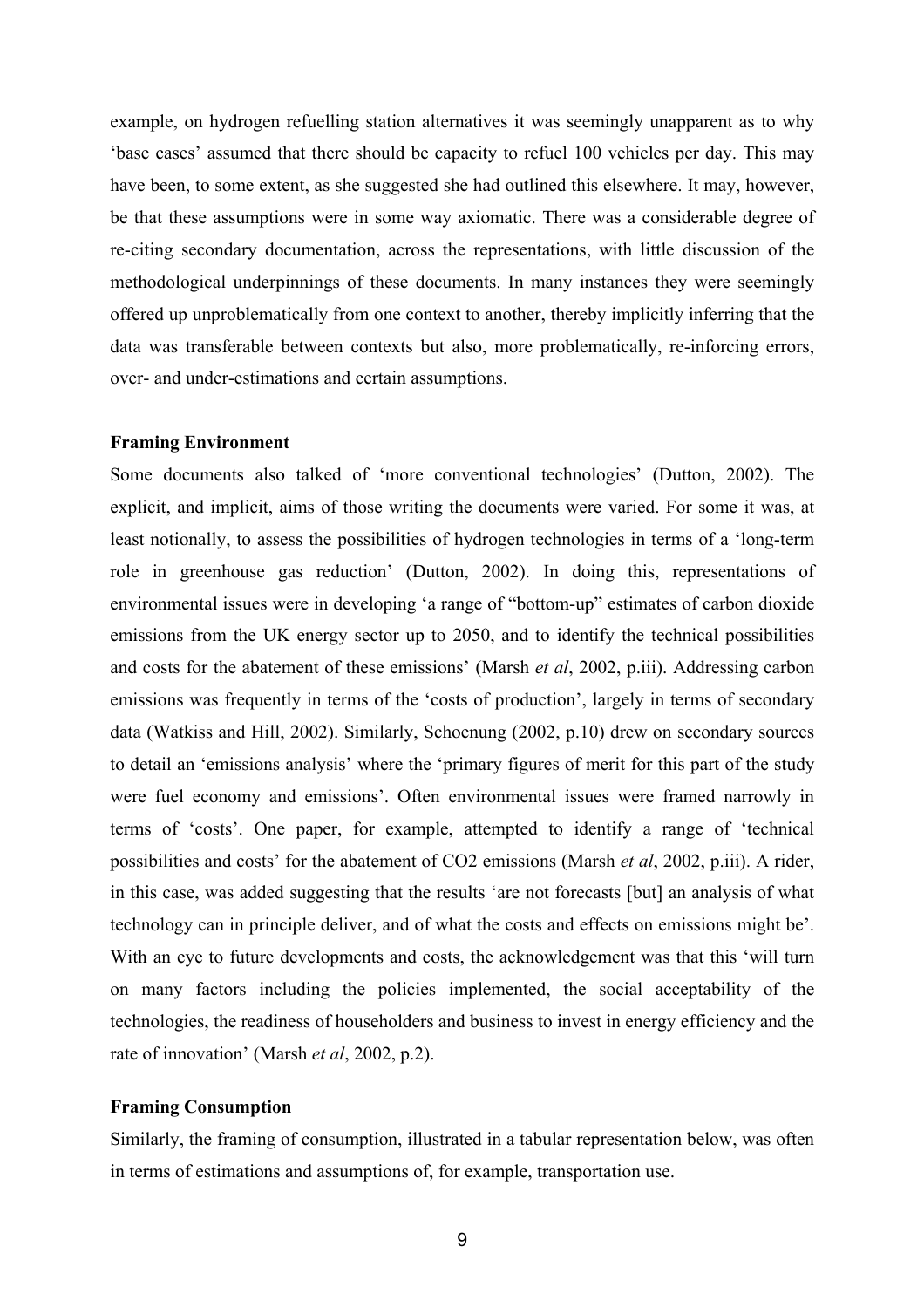| <b>Vehicle</b> |      | Daily distance Annual distance | H <sub>2</sub> consumption | H <sub>2</sub> consumption | H <sub>2</sub> consumption |
|----------------|------|--------------------------------|----------------------------|----------------------------|----------------------------|
|                | (km) | (km)                           | (kg/day)                   | (Vyr)                      | (kWh/yr)                   |
| Urban Bus      | 200  | 70,000                         | 16.80                      | 5.88                       | 196.000                    |
| LGV            | 150  | 52,500                         | 2.82                       | 0.987                      | 32,900                     |
| Taxi           | 300  | 105,000                        | 2.67                       | 0.935                      | 31.167                     |

Table 10. Vehicle key assumptions for modelling (ETSU/IC, 2000).

NB: vehicle operates 350 days/yr

Source: Watkiss and Hill (2002, p.24).

Ogden (1999), for example, addressed fuel consumption in the Los Angeles area. Data was obtained from the South Coast Air Quality Management District for current and projected numbers (to 2010, then 'extrapolated linearly to estimate vehicle populations to 2020' by Ogden) of automobiles, trucks and so on. This, according to Ogden, based on the assumption about numbers of new cars and light trucks as zero emissions vehicles (ZEVs) from 2003, allowed the ZEV population for the Los Angeles Basin to be calculated by year. This projection of ZEVs then took the assumption that 50 per cent of ZEVs would be hydrogen fuel cell vehicles after 2005. This, in addition to the 'assumed characteristics of hydrogen fuel cell vehicles' (fuel economy, miles/year, fuel storage, hydrogen use per year, etc) permitted the estimation of total hydrogen demand in the South Coast Basin.

#### **Framing Economics**

The possibilities of hydrogen technologies, in many ways, were reduced to narrow economic considerations. So, for example, there was talk of 'the relative merits of hydrogen storage systems and comparison of costs' (Dutton, 2002, p.17). Or: 'The capital cost of infrastructure and the delivered cost of hydrogen are estimated for each hydrogen supply option' (Ogden, 1999, p.709). This leaves an obvious question as to how the notion of cost is conceptualized and framed. That is, to what does cost refer?

Many of the papers calculated technological and/or economic performance data on the basis of estimates. These estimates often rested on assumptions. Watkiss and Hill (2002), for example, in their paper highlighted a variety of 'key assumptions for modelling' (see above, sourced from ETSU/IC). These assumptions included that a vehicle would operate 350 days a year, that an 'urban bus' would travel 70,000 km per year and consume 5.88 tonnes of hydrogen per year whilst a taxi would travel 105,000 km per year consuming 0.935 tonnes of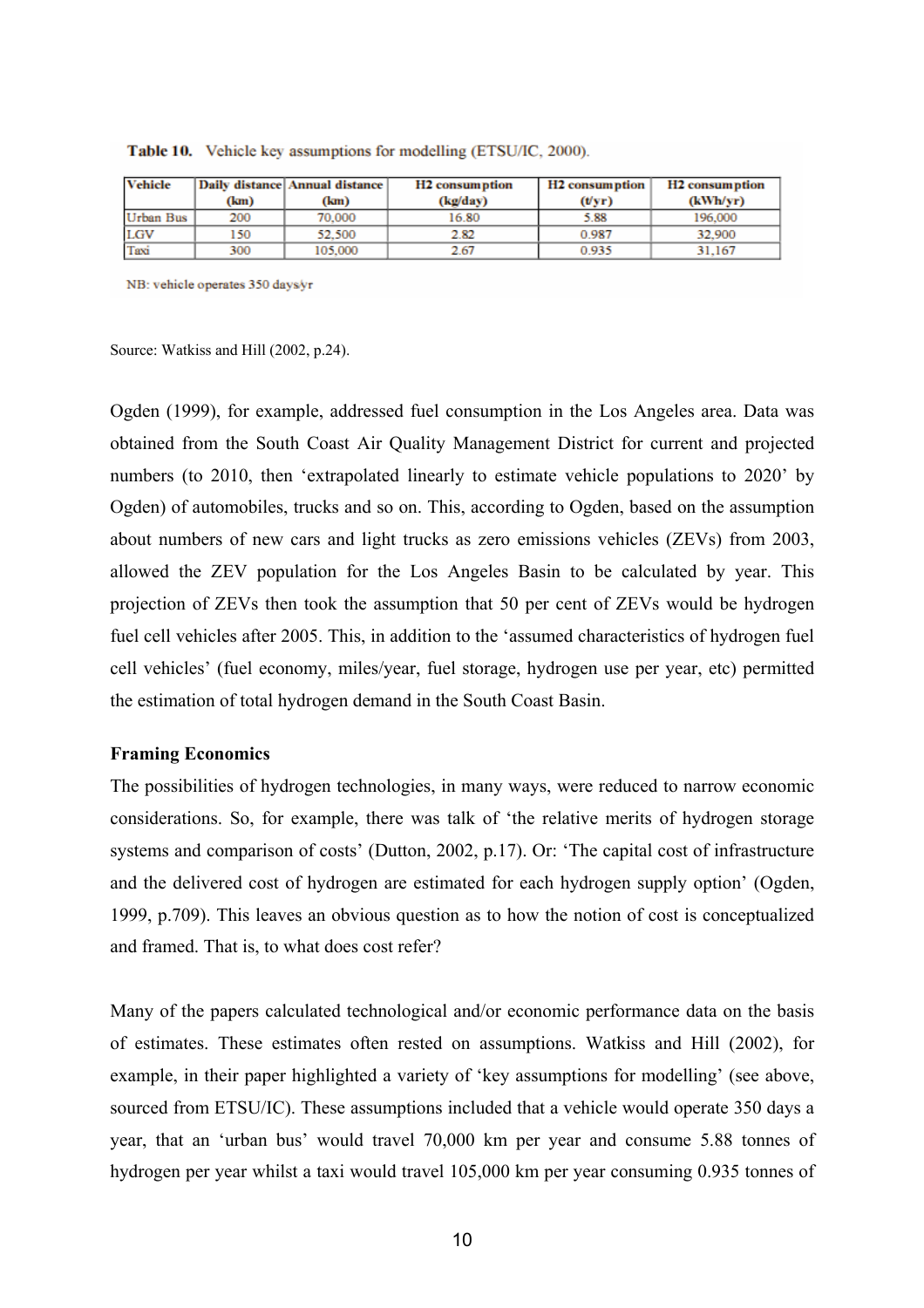hydrogen a year. The interesting point to note here is that there was little sensitivity to, and appreciation of, the context in which such vehicles may operate, other than the broad term 'urban'.

The data used in calculating estimates were from a number of sources, sometimes primary sources such as local environmental monitoring bodies and 'industry sources' (Ogden, 1999), but largely from secondary sources (Padró and Putsche, 1999). Some of the assumptions upon which calculations rested could and should be questioned. Ogden (1999, p.711), for example, suggested that the primary data she received for vehicle populations, for her study, only stretched to 2010. Ogden was concerned to extend this time horizon to 2020 and so 'extrapolated linearly to estimate vehicle populations to 2020'. Similarly, in another example: 'Gaps in data time series were filled by interpolation and extrapolation' (Marsh *et al*, 2002, p.8). In the case of hydrogen fuelling appliances, Duane B. Myers and colleagues, using the DFMA Methodology, suggested that the cost of any component part of the fuelling appliances could be calculated through direct material cost, manufacturing cost and assembly cost. The cost of materials was usually based on 'either historical volume prices for the material or vendor price quotations'. However: 'In the case of materials not widely used at present, the manufacturing process must be analyzed to determine the probable high-volume price for the material' (Myers *et al*, 2002, p.6). This asks the question: why the high-volume price?

Methodologies used were explicitly characterised, for example in terms of DFMA Methodology (Myers *et al*, 2002), but also implicitly contained within the text of documents to a greater or lesser degree – sometimes as they had been articulated in other reports by the author(s) (Ogden, 1999; Schoenung, 2002) whilst in other instances with limited explanation (Brandon and Hart, 1999). This, of course, may be as the methodological underpinnings had been published elsewhere, the authors may not have considered them 'relevant' to their expected or intended audience, or readers may have been assumed to have developed the 'necessary' forms of knowledge to appropriate such documents.

# **Framing Expertise**

Within a number of the papers analysed there was a degree of the same papers, as sources, constantly recurring. In Padró and Putsche's (1999, p.50) paper, drawing on more than 100 publications and surveying the economics of hydrogen technologies, standardisation was undertaken to 'ensure level comparisons among the technologies, they were converted to a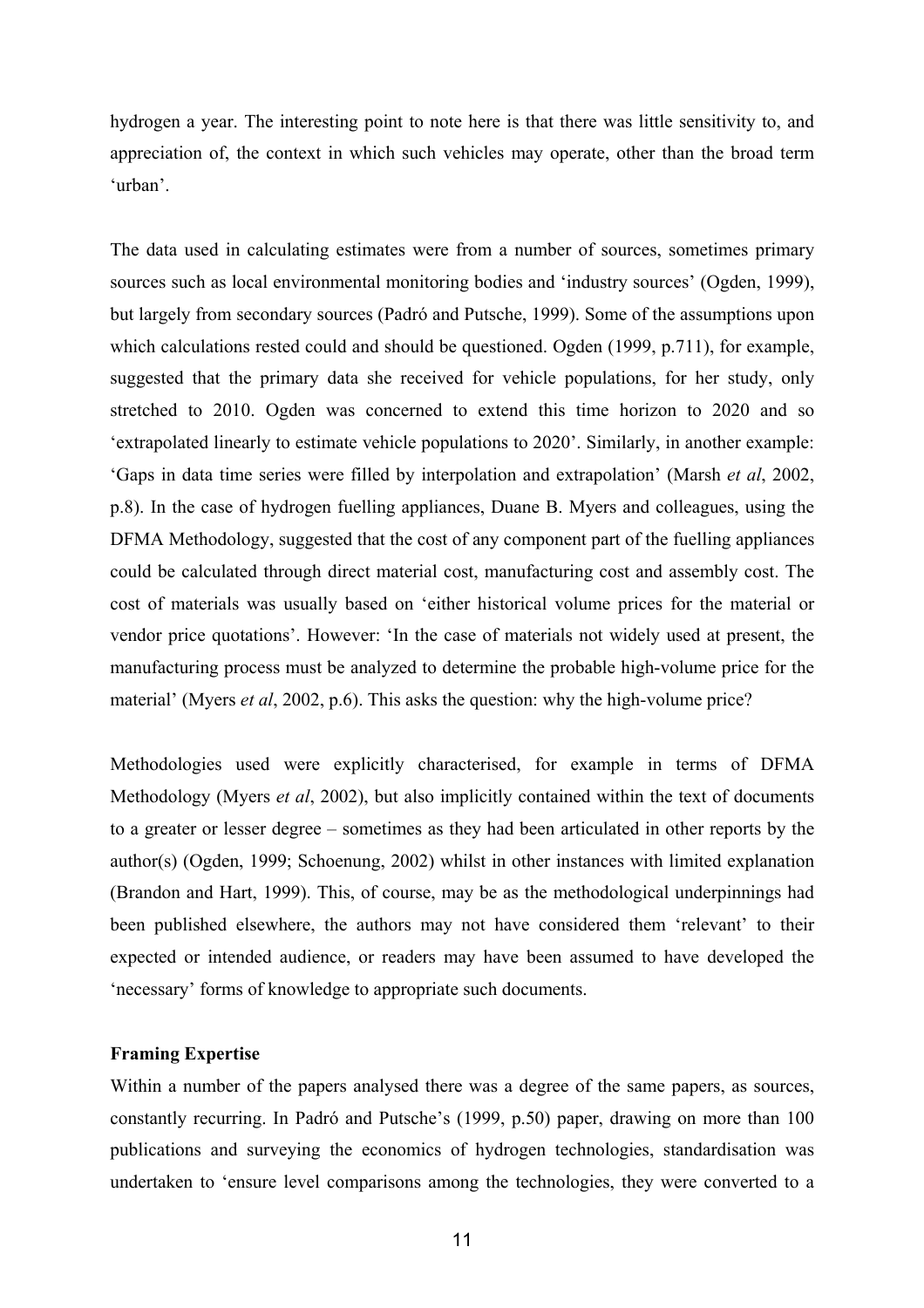standard basis because each report used its own assumptions and methods', drawing on assumptions from a variety of secondary sources and also 'engineering judgement'. This begs the question: what is meant by 'engineering judgement'? Standardisation was only for the:

capital and major operating costs for each technology…Unit operating costs (e.g., fuel price) were modified to match the standard value and capital costs were scaled to mid-1998 US dollars using the Chemical Engineering C&E index of 387. If a source did not provide the dollar-year estimate, then it was assumed the same as the publication year (Padró and Putsche, 1999, p.51).

As many of the sources drawn upon in the report used currencies other than US Dollars then a conversion to Dollars was made using a conversion table:

No attempt was made to match the dollar-year used in the publication with the currency conversion for that year. After converting costs to US dollars, the values were escalated to 1998 dollars as described earlier (Padró and Putsche, 1999, p.53).

This attempt at standardisation appears to be less a methodological reflection on the underpinnings of the sources used and more a means of an administrative mechanism aiding comparison across sources. That is, there is little attempt to reflect on the basis of the assumptions and methods of other papers rather more an attempt to standardise their data. The authors are from the US-based National Renewable Energy Laboratory. The attempts to standardise the assumptions and costs pertaining to a variety of different reports from a number of different countries suggests, at least implicitly, that the authors tried to disembed the assumptions, costings and findings from various contexts and standardise them in terms of their own abstract criteria. Interestingly, the data from this report then subsequently informs numerous other documents (including Dutton, 2002; Watkiss and Hill, 2002). A series of different papers and assumptions, furthermore, informed Watkiss and Hill's graphical representation (below) of a range of literature costs for central production of hydrogen.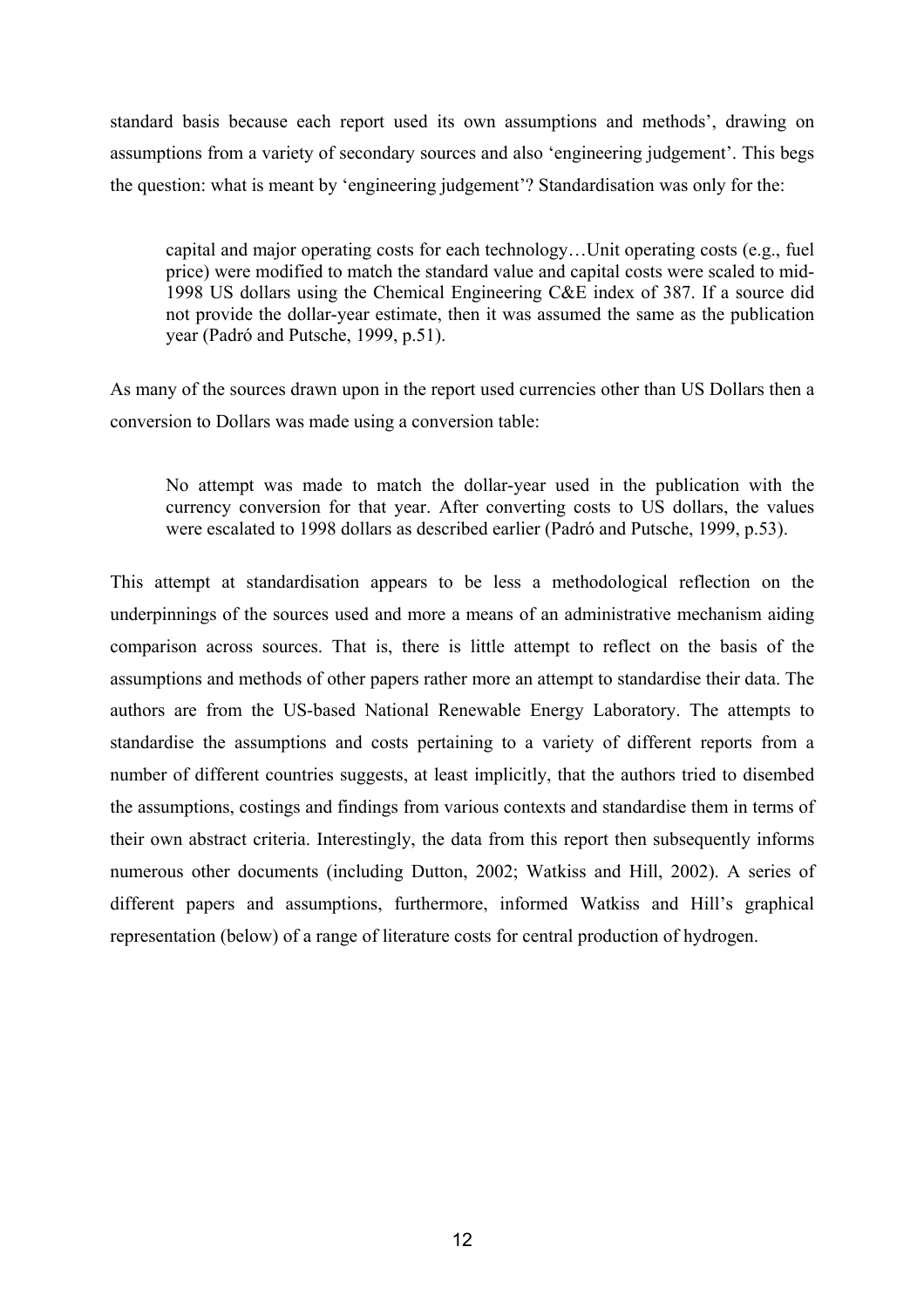

Figure 3 Costs of Hydrogen Production.

Source: Watkiss and Hill (2002, p.17).

#### **Interrogating Technology Characterisation: Beyond Products to Process**

The claim raised with regard to TCs previously is the paradox that its aspirations for 'certainty', 'abstraction' and 'universalism' offer one way, in amongst numerous others, of understanding hydrogen technologies. Importantly, there are not only numerous ways of understanding hydrogen technologies but there are also possibilities to reflect on who may be involved in producing and constructing different ways of understanding, from which position(s) and drawing on what sorts of resources. This is particularly important when there is significant controversy around an issue, as there is with hydrogen technologies and the hydrogen economy(-ies), before (often temporary) closure or stabilisation (Pinch and Bijker, 1987) has been achieved and where there may be significant 'interpretative flexibility' (Bijker *et al*, 1987).

There are, thus, two intricately linked issues here. The first is in trying to understand the ways in which TCs frame a partial, privileged understanding of hydrogen technologies and the hydrogen economy(-ies). The second relates to trying to gain greater understanding of the processes of TCs, and their social construction and production, as the consequence of such a way of understanding. The scope of this paper permits us to begin addressing through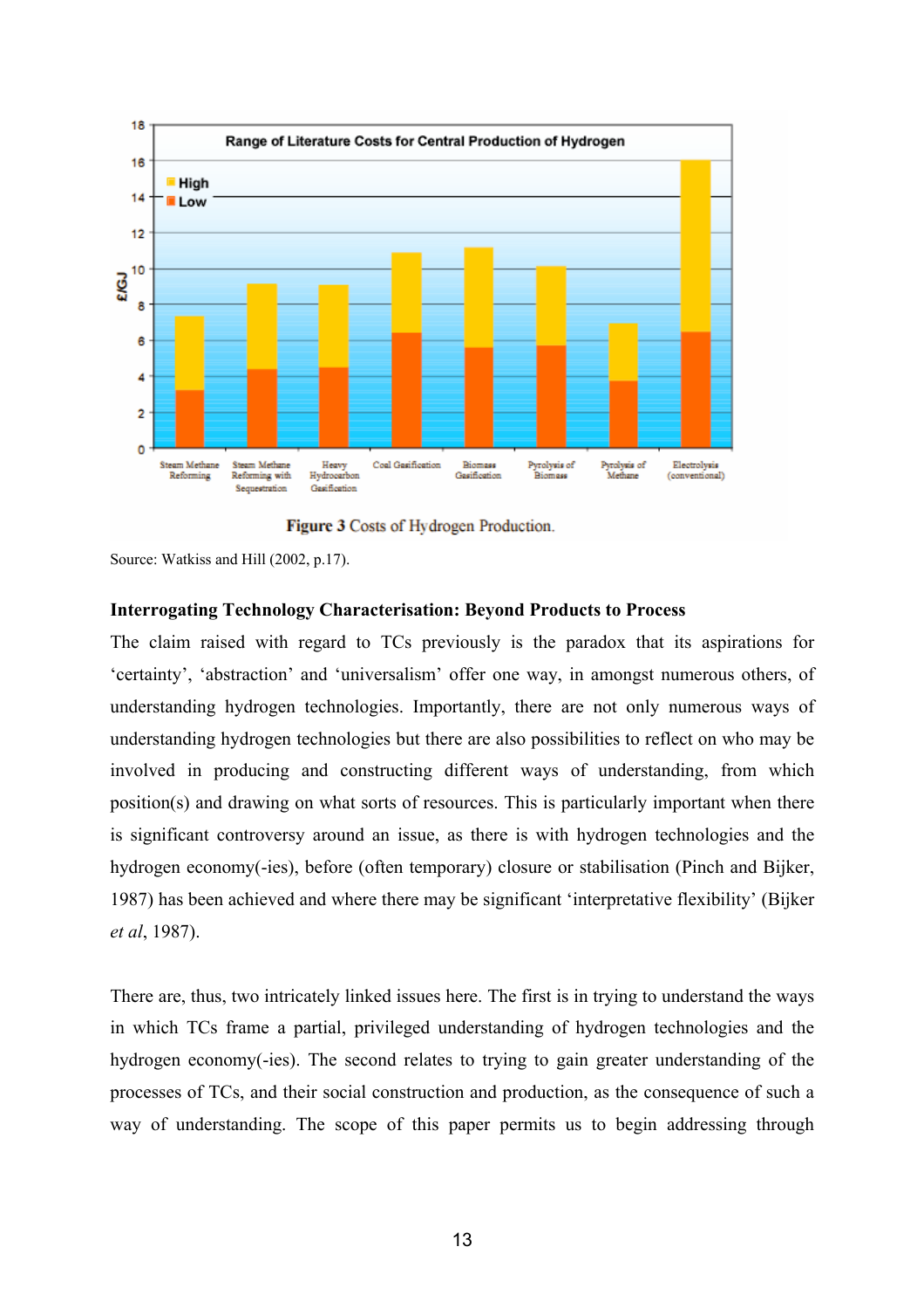documentary analysis the first point but also to make headway in raising issues for subsequently addressing the second issue.

A key concern from a social science perspective is the emphasis on inputs and outputs, but also the opening up of the 'black box' of technology (Latour, 1987) with regard to processes of producing and constructing TCs. Technology, in TCs, is often characterised as a number of options predicated on the calculation of a series of inputs to outputs. There is little attempt to unlock the black box of TCs. We often deal with 'ready made' TC rather than TCs 'in the making', to borrow from Bruno Latour (Latour, 1987). The unsettled and controversial nature of the debates around the hydrogen economy(-ies) allows a process of 'flashback', moving back through the, as yet unstabilised, debate:

The impossible task of opening the black box is made feasible (if not easy) by moving in time and space until one finds the controversial topic of which scientists and engineers are busy at work. This is the first decision we have to make: our entry into science and technology will be through the back door of science in the making, not through the more grandiose entrance of ready made science (Latour, 1987, p.4).

In doing this, through the use of emblematic documents, we can begin to follow engineers and scientists in their production and construction of such documents. We can do this through understanding the previously black boxed calculations, and representational devices, as being 'framed' (Callon, 1998). This offers the possibility of movement between the abstraction and 'universalism' of ready made TC and the construction, negotiation, and context which are TCs in the making and which exposes the 'taken-for-granted' assumptions of the former.

# **Opening the 'Black Box' of TC**

The notion of TC is useful in helping us to think through the range of issues in respect of the 10 documents highlighted previously. Our starting point was in the framing of diagrammatic representations of the hydrogen economy. Importantly, we should note that:

When scientists use diagrams to accompany texts and lectures, they make multiple references: to the phenomena overtly represented; to analogous phenomena or devices; and to previous pictures and their conventions of pictorial representation. When formulating diagrams they have to delimit the phenomenon, choose and organize components, and render onto a flat surface three-dimensional entities and processes that change over time. They must do all this in a manner that facilitates the viewer's comprehension of the diagrams, illuminates their theory and, more broadly, generates support of their scientific agenda (Taylor and Blum, 1991, p.276).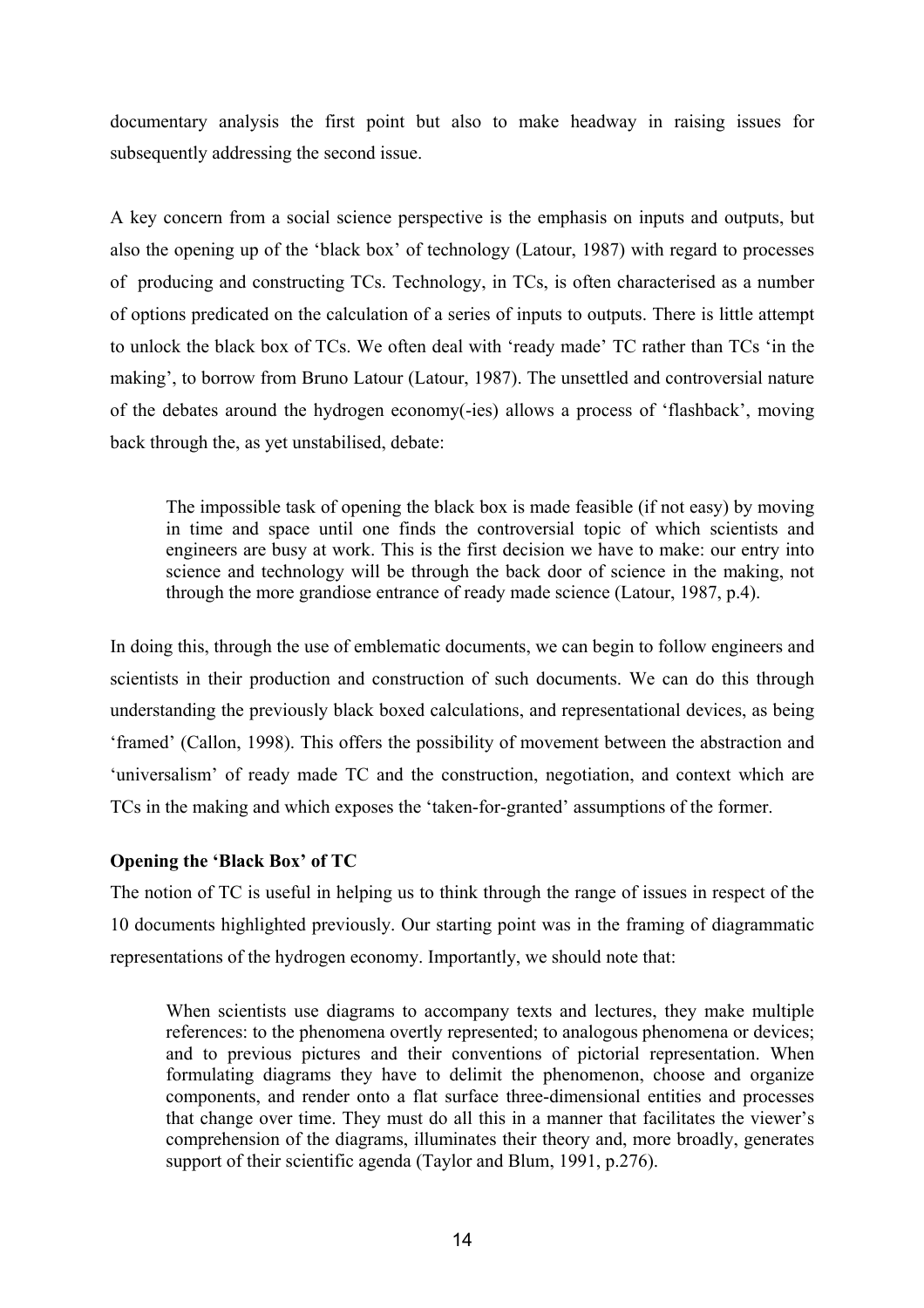This resonates with the characterisation of the technology of the hydrogen economy(-ies). Many TCs, as outlined above, draw on tables and diagrams as powerful illustrations, reducing the complexity of the various assemblages which constitute such diagrams. Through the processes of calculation, outlined above, an artefact or object may be diagramatically produced and constructed. A series of these may be pieced together as assemblages offering a forceful visual representation of hydrogen infrastructures.

Diagrams, through their publication, are 'framed' on a flat and rectangular printed page (Taylor and Blum, 1991). Such processes of framing, in this case in the context of TC of hydrogen technologies, may demarcate hydrogen energy infrastructures not only from their social production and construction – through what is included and excluded and the masked processes through which the negotiation of expertise unfolds – but also from their contexts of appropriation, use and innovation. Diagrammatic representations often offer a linear characterisation of hydrogen infrastructures. The key issue here is that: 'In linear perspective, no matter from what distance and angle an object is seen, it is always possible to transfer it – to translate it – and to obtain the same object at a different size as seen from another position' (Latour, 1990, p.27).

Processes of framing diagrams are interesting not only through the ways in which a paper page frames a diagram but also for the stark manner in which the assemblage is divorced from issues 'external' to the frame. This framing not only suggests that 'an analyst can observe the system as a whole from the outside' (Taylor and Blum, 1991, p.284), but also that there is a process of what may be included and excluded from the diagrammatic frame. The page cannot encapsulate everything. The scale of hydrogen infrastructures is reduced to the dimensions of the page.

A heterogeneous network of resources, therefore, underpins each component part of an assemblage. In its two-dimensional representation this may then exclude issues of time, space and place. If not totally excluded time, for example, may be characterised by an annotation in the diagram. It is this abstraction, particularly from place, which may allow the 'universalism' of the diagrammatic representation of hydrogen infrastructures to be 'self-evident'. It also offers a 'generalisability' of such diagrams. This, then, allows the documents 'to travel'. Padró and Putsche (1999) and Ogden (1999), from their work produced in the US context, were widely cited by Dutton (2002), who was based in the UK. Similarly, Watkiss and Hill's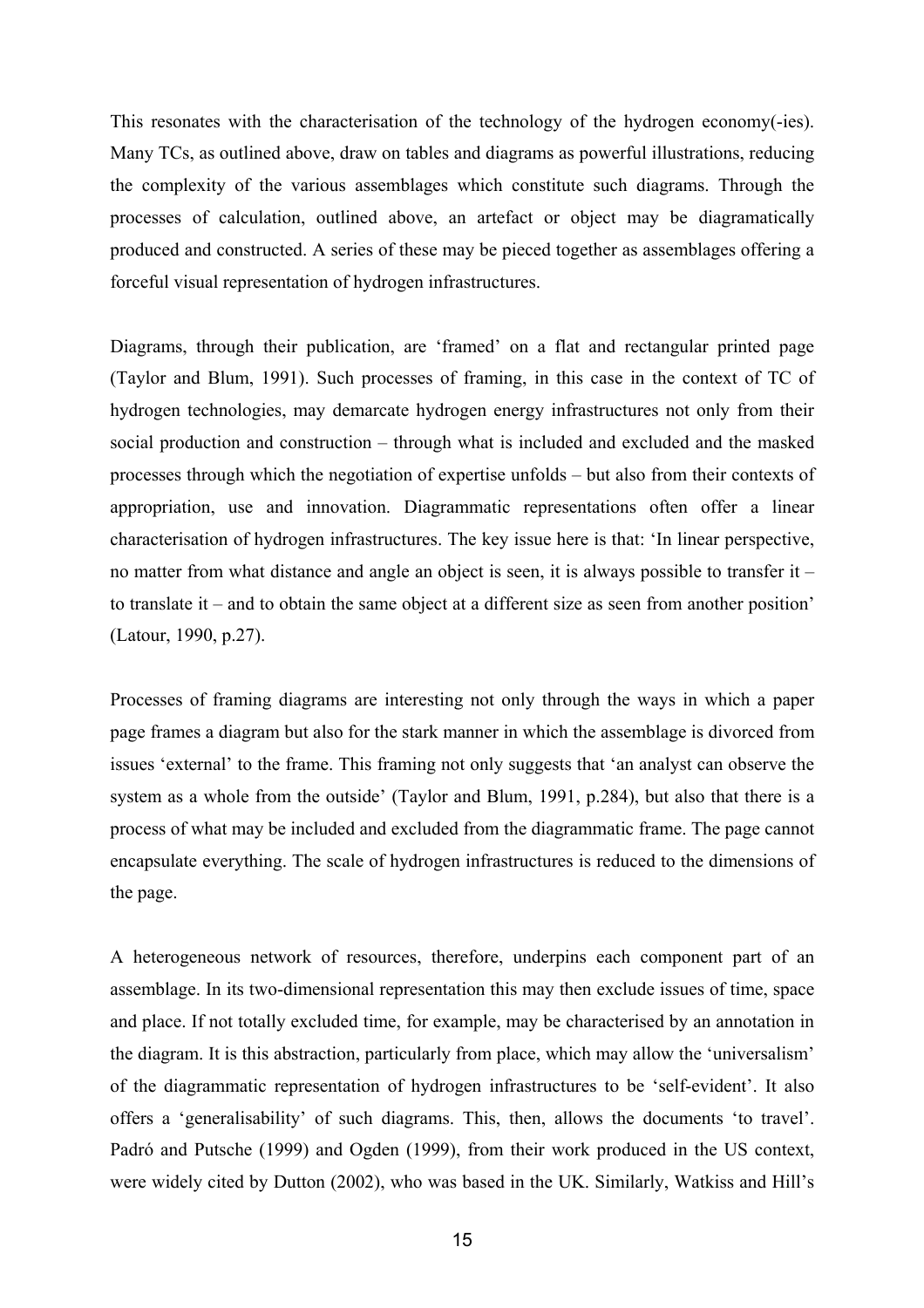(2002) UK-based work drew on Padró and Putsche which, itself, was based on more than 100 publications, examining the economics of hydrogen technologies. The sources that Padró and Putsche utilised were often originally produced within a series of different contexts, with various assumptions and temporal frames. 'Standardisation' of documents was undertaken, by Padró and Putsche, where to 'ensure level comparisons among the technologies, they were converted to a standard basis because each report used its own assumptions and methods' (Padró and Putsche, 1999, p.50).

The static image on the paper also does little to highlight the dynamic nature of developments in hydrogen infrastructures and the interplay between hydrogen technologies, and systemic and local contexts. Attempts to capture this dynamism may be limited to arrows showing feedback or the 'direction of change'. What is of interest here are the ways in which these components of hydrogen infrastructures come to be produced and constructed as discreet, calculable, separative technologies (Slater, 2002) and how these are then assembled into options of infrastructures for certain periods of time. This requires an understanding of the heterogeneous resources which are drawn upon in the 'laboratory' context including theories, assumptions, equipment, and so on. That is to say: 'Any account which divorces RDs [representational devices, such as diagrams, graphs and tables] from the contexts of *praxis* that define and concretely situate such devices clearly ignores a salient – perhaps *the* salient – influence on the construction and utility of RDs' (Tibbets, 1990, p.72, original emphasis). The issue of whether these diagrams, and TCs more broadly, are solely the construction of R&D workers in the 'laboratory' or the representation of a 'natural object' is a false distinction to make. Tibbetts (1990, p.71, original emphasis) suggests that '*the* salient issue is the extent to which realist and constructivist elements are mutually at work and interactive in the design and utilization of RDs [representational devices] in scientific contexts'.

## **Conceptualising and Problematising TCs: Framing and Calculation**

This leads us to claim that the focus on a series of emblematic papers, authored by individuals or a small number of authors, should not lead to the reduction of processes of TCs of hydrogen technologies to the calculative agency of those authors. Rather, the process of framing calculation is embedded within fluid social and cultural networks. 'Calculating…is a complex collective practice which involves far more than the capacities granted to agents by epistemologists and certain economists' (Callon, 1998a, p.4), including entangled webs of human relations, institutions, artefacts and so on. The calculation involved in TCs, therefore,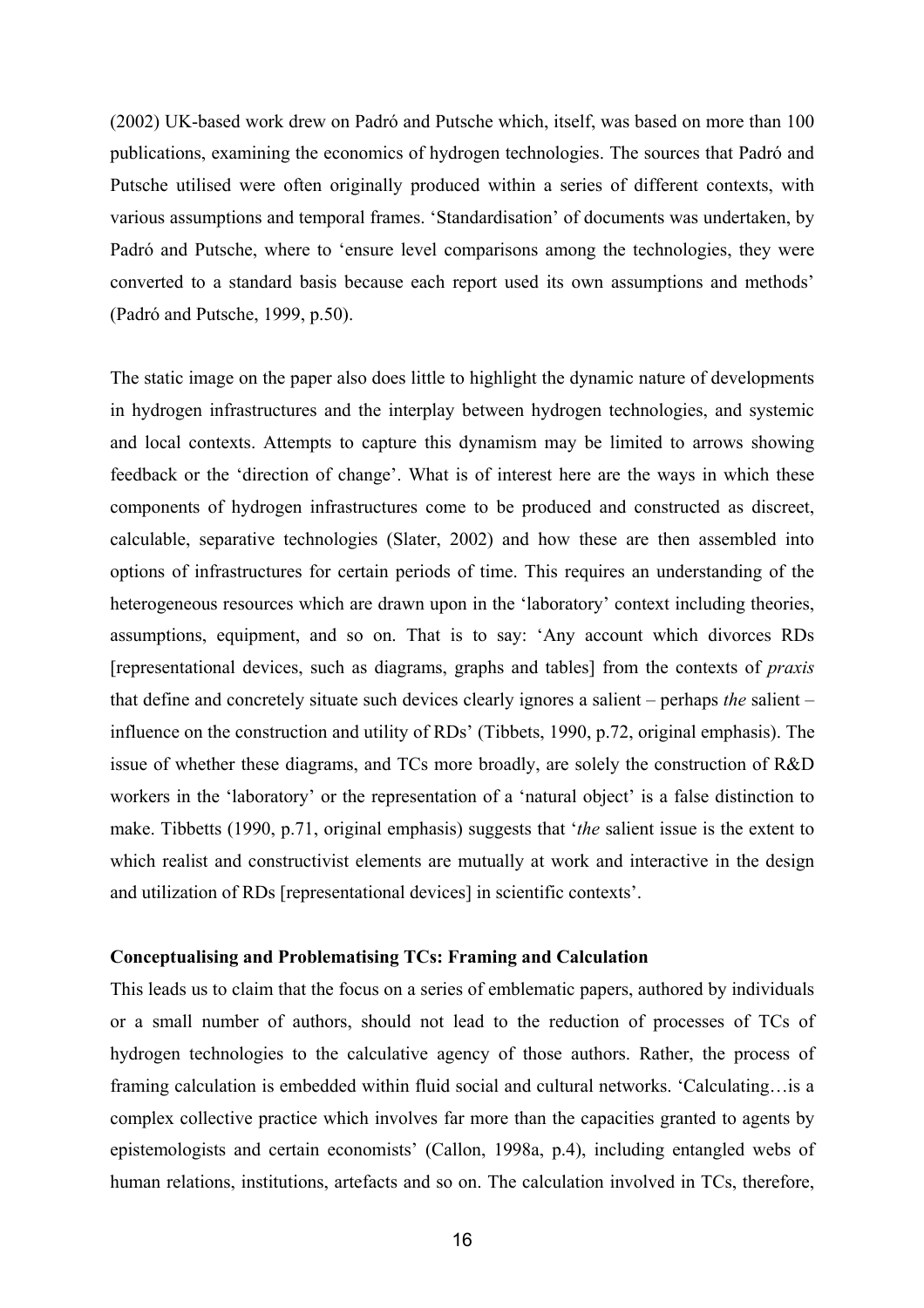requires the drawing of boundaries 'between the relations which the agents will take into account and which will serve in their calculations and those which will be thrown out of the calculation as such' (Callon, 1998a, p.16). Entangled webs and relationships of goods and agents must be disentangled and framed. Frame is in the sense, it was developed by the US sociologist Erving Goffman (1974), of establishing 'a boundary within which interactions – the significance and content of which are self-evident to the protagonists – take place more or less independently of their surrounding context' (Callon, 1998b, p.249). Framing allows for the definition of individuals, groups, objects, goods and so on in that they can be disentangled or disassociated from entangled webs and relationships. Framing, thus, permits us to conceive and 'calculate' 'separative technology' (Slater, 2002), where in this case TCs take hydrogen technologies as distinct and individuated.

Andrew Barry and Don Slater, in a discussion of Michel Callon's work *The Laws of the Markets*, suggest that, 'the capacity to calculate depends on a set of technical devices and discursive idioms that make calculation possible. In the case of markets, 'calculativeness' depends upon the separation or individualization of objects into discrete transactable entities, with (temporarily) stabilized properties, that can be placed within a frame of calculation' (Barry and Slater, 2002, p.181). This discussion of calculativeness and markets also resonates with calculativeness and TCs. It permits a degree of delineation through framing, the consequence of which may be stability of a framework and 'certainty' upon which 'calculation' can be premised and transferred between contexts (Slater, 2002). It also encompasses tacit expectations and agreements within the frame which relies on a physical framework – in TCs a laboratory, scientific papers and books, maybe lecture theatres, seminar rooms, or other shared spaces for dialogue, and so on – and an institutional framework – including perhaps tenure, safety regulations, funding streams and on – 'which help to ensure their preservation and reproduction' (Callon, 1998b, p.249). Through delineation, framing 'puts the outside world in brackets, as it were, but does not actually abolish all links with it' (Callon, 1998b, p.249). The drawing on scientific papers, for example, in conducting TCs acknowledges that these papers also have their own histories often outside of the frame.

This then, as Callon highlights, suggests possibilities for two particular emphases: one which focuses on stabilisation or closure and mutual agreement between players within the frame and the second being the links between the frame and the outside world in terms of 'overflows'. The distinction here is one between focusing on micro-level interactions and the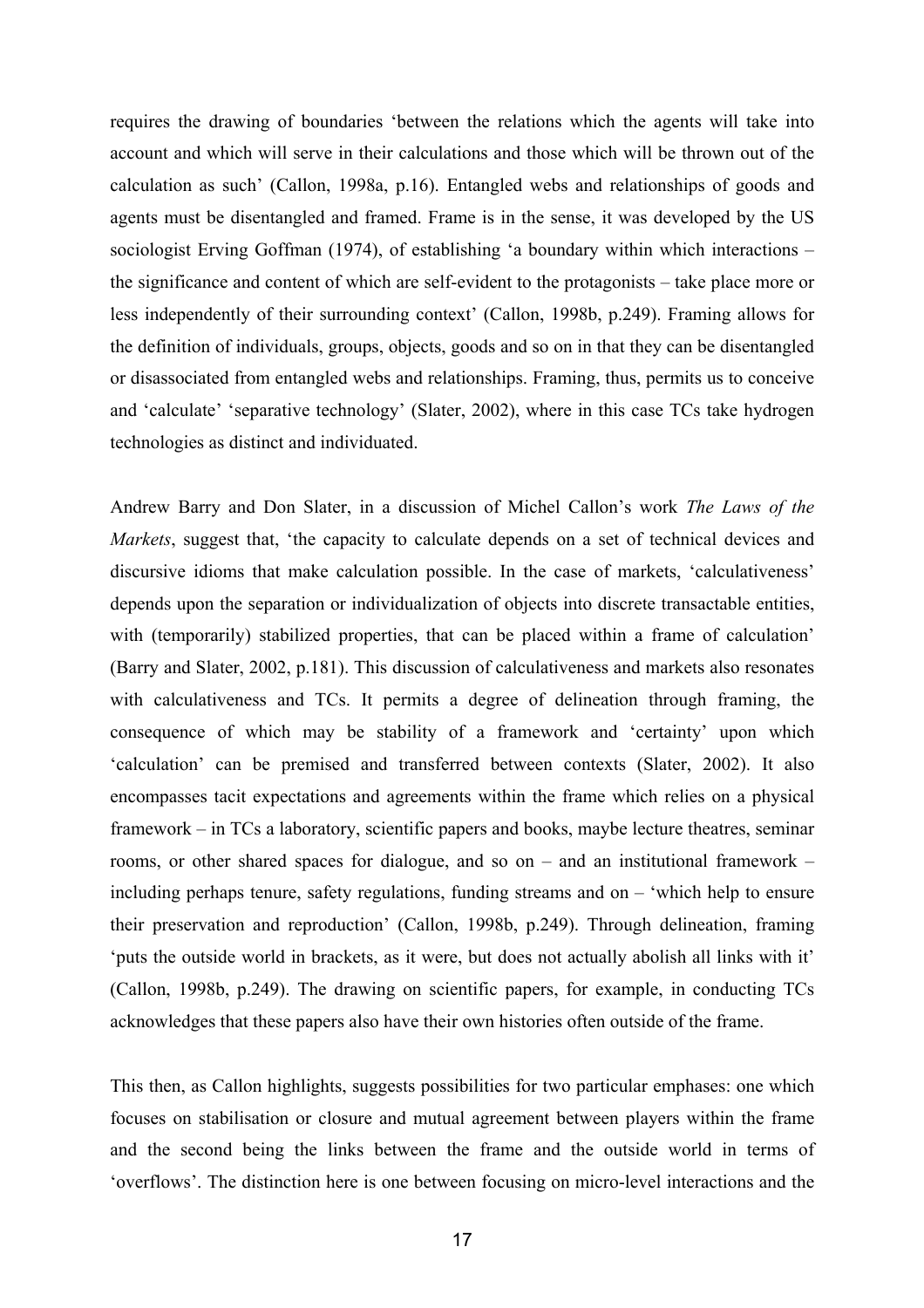other being the 'factors that sustain these interactions' (Callon, 1998b, p.250). The focus on the micro-level context of the 'laboratory' is one of the creation, acquisition and circulation of forms of knowledge. It also raises the issue of how various forms of 'local' knowledge come to be translated in to 'universal' abstract knowledge. It is important not only to understand the forms of such knowledge, but also processes of knowledge creation/acquisition, communication/circulation, and also the implications of such in interplay.

The process of framing with regard to TCs, in terms of issues raised above, suggests that the representation of TCs in emblematic documents as abstract and 'universalist' is underpinned by processes of disentanglement within which a series of externalities are ignored (Callon, 1998b). Externalities, as Callon (1998a; 1998b) points out, is a term used in economics to refer to 'all the connections, relations and effects which agents do not take into account in their calculations…' (Callon, 1998a, p.16). A common negative externality may thus, for example with relevance to hydrogen technologies, be the wider consequences and 'costs' of fossil fuel production in terms of air pollution, pollution of rivers, CO2 emissions and so on. The calculations of fossil fuel providers may, to a variable extent, take little account of such externalities. Importantly, 'acts of framing and disentanglement necessarily involve cultural knowledge, and actually bring cultural issues into the heart of economic action' (Slater, 2002, p.242). Thus, the framing and disentanglement of hydrogen technologies through TCs needs also to be understood in terms of the entanglement outside the frame which informs it and is itself informed by it dialectically.

In much economic theory, from which the concept of externalities is drawn, the inability of the frame to stop such 'leaks' indicates imperfect markets. Thus, much emphasis is placed on plugging the leaks in the frame. This may be seen to be analogous to many approaches to TCs. This, however, suggests an exercise in attempting to rectify deficiencies in *the* way of understanding rather than acknowledging the permeability, negotiability and incompleteness of the unfolding development of the frame where these overflows rather than being leaks to be plugged are 'the rule' (Callon, 1998b, p.253). Framing is, thus, seen as an ongoing and precarious achievement.

Given the uncertainty and contestation about hydrogen technologies and the development of a hydrogen economy(-ies), it serves us well to remember that 'the construction of expertise and relations between experts and non-experts is profoundly political' (Faulkner *et al*, 1998, p.7).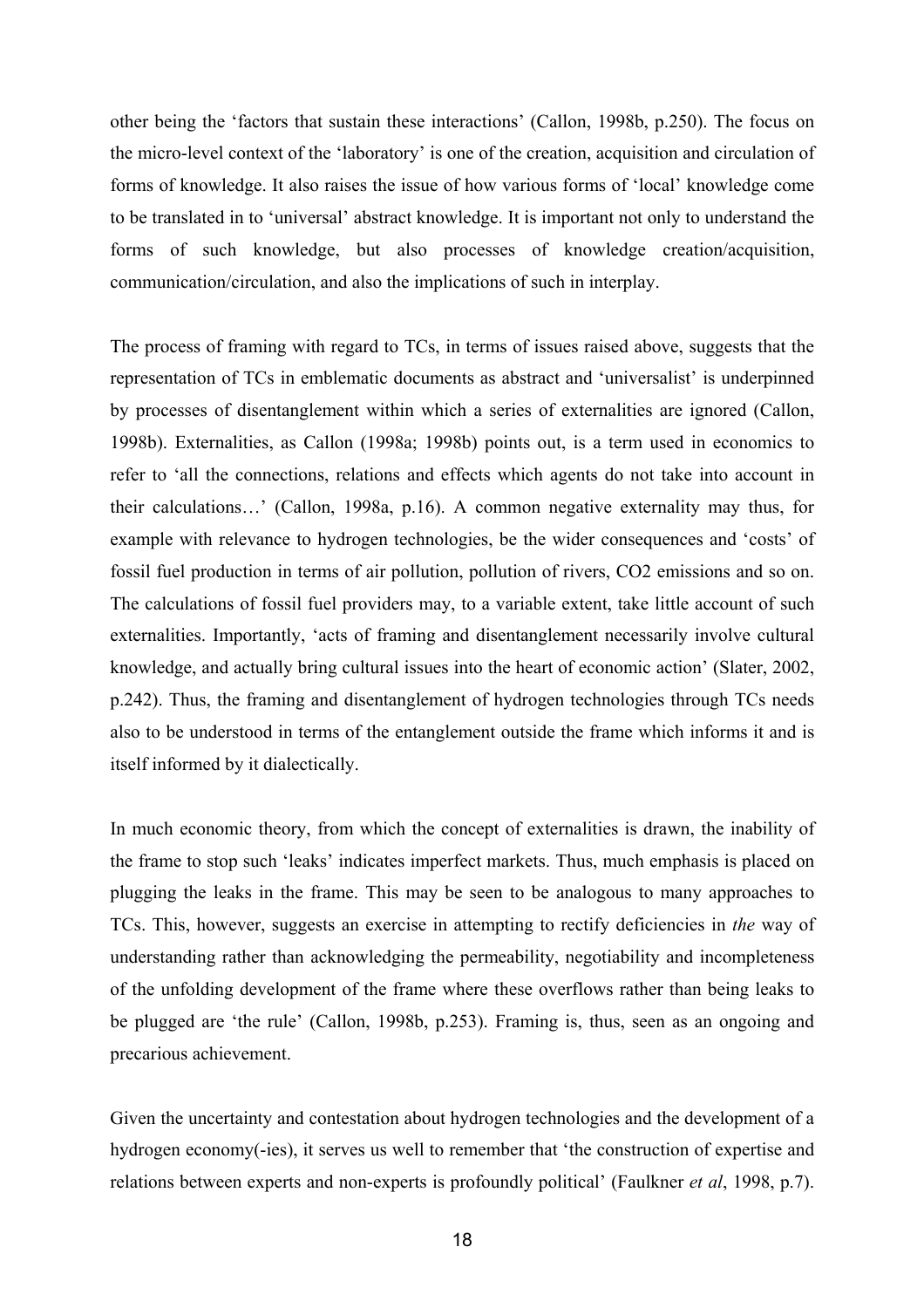The framing of TCs may be seen to narrow the issues for debate around hydrogen technologies. Yet, this should not be taken for granted in that 'far from limiting the possibility for political conflict and negotiation, framing forms something like a surface on which forms of political reflection, negotiation and conflict can condense' (Barry and Slater, 2002, p185). TCs offer an important but challengeable way of understanding which outlines one way, broadly speaking, amongst many for understanding hydrogen technologies and the hydrogen economy(-ies). This addresses issues about why 'some occupational groups are more effective than others in claiming expert status for their knowledge and skills. This raises questions about who gets to be seen as skilled or expert' (Faulkner *et al*, 1998, p.7). It also highlights issues about how we might understand the partial knowledge, skills and expertise which constitute TCs in relation to other ways of seeing the hydrogen economy.

# **The 'Parameters' of TCs and Hydrogen Technologies**

TCs work at a level of abstraction dealing with costs and technical capabilities. This focus neglects to situate technological possibilities within systemic contexts. Thomas Hughes (1987), in his work on large technical systems (LTS), points out that the development of technologies is not merely to do with cost or technical issues but needs to be understood within the institutional and organisational arrangements of current systems. 'If a component is removed from a system or if its characteristics change, the other artefacts in the system will alter characteristics accordingly' (Hughes, 1987, p.51). In the case of the development of hydrogen technologies, costs and technical capabilities need to be considered not in isolation but alongside vested interests and current systemic arrangements which may include utility providers, manufacturers, financiers and regulators and also may address issues of novelty, prestige and risk-taking. A key point is…'the reason these system elements come together does not depend solely on attractive economics' (Watson, 2002, p.11). This is particularly pertinent given that much of the development of energy and utility infrastructure in the UK context was undertaken historically through state-owned utility companies. Interesting issues and a great deal of uncertainty remain with regard to hydrogen technologies and the privatised and liberalised provision of utilities.

Furthermore, the abstraction of TCs fails to address more local contexts of innovation. In particular, the focus of TCs on cost-efficiency ignores the idea that various forms of 'fledgling' innovations, which may be seen as less than 'efficient', may be nurtured and developed within the protected spaces of niches (Hoogma *et al*, 2002). It may, however, be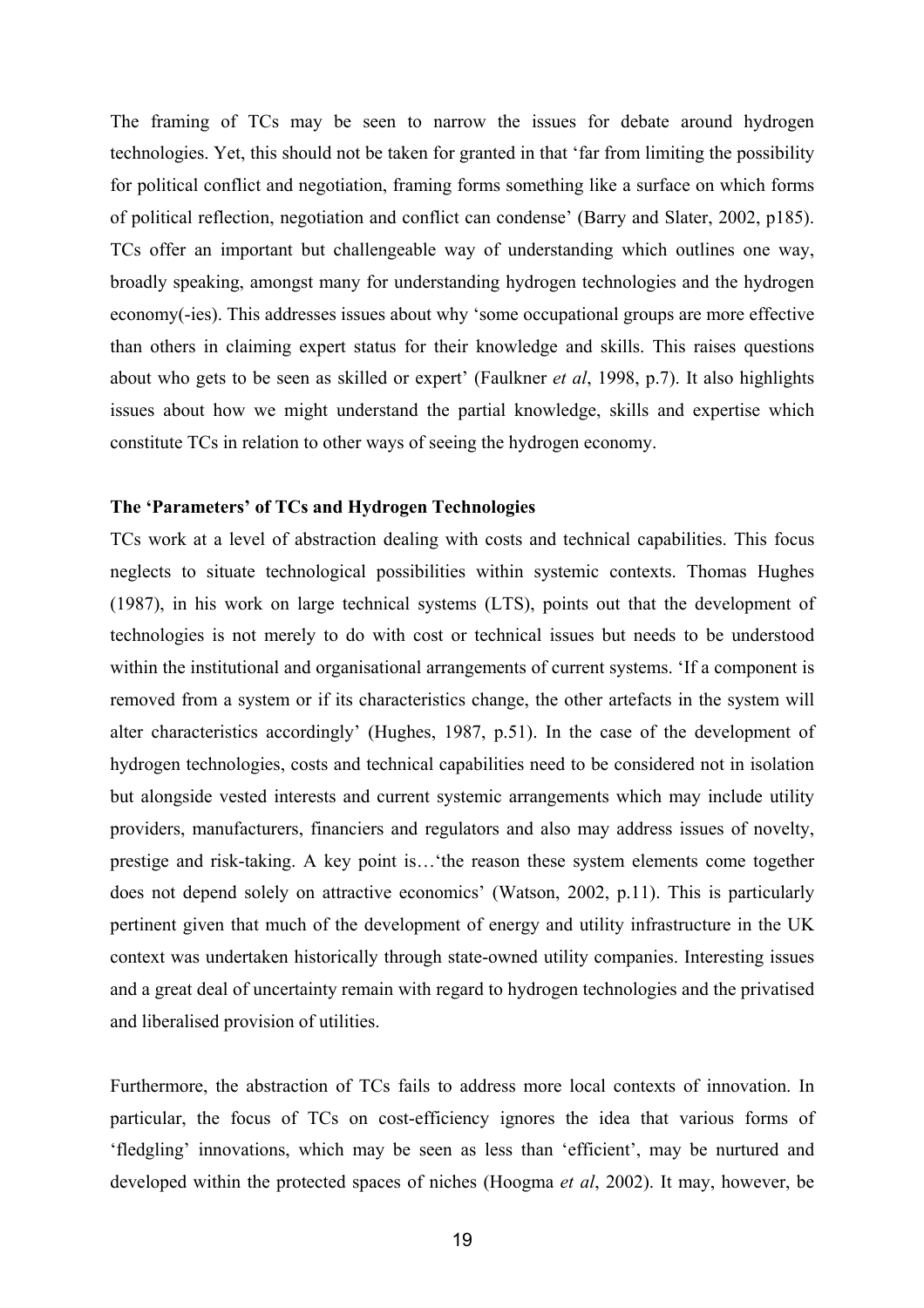that what 'works' in one niche may not necessarily develop in other niches despite its 'general promise' – the example here may be the use of fuel cells in space applications (Rip and Schot, 2002).

Both the LTS and the niche approaches suggest shortcomings in the TC view of standardisation and abstraction underpinning economic and technical characterisation. Thus, we should not only be seeking to problematise the processes and practices of TCs but also trying to build dialogue between the different interests implicit in ways of understanding the hydrogen economy(-ies) as not only an 'R&D' issue but also in systemic and localised contexts. We need to look to creating a 'nurtured space' (Hoogma *et al*, 2002) which permits a dialogue between TC exponents in the R&D context and representatives of various interest groups which attempts to draw closer processes of supply, existing systems and infrastructures and local contexts of controversy and innovation.

Such a view, articulated by proponents of constructive technology assessment (CTA) (Schot, 1998), moves beyond viewing technology as either a technological fix or a social/cultural fix and seeks to address the co-production of technological development. In doing this, 'barriers' to technological change are addressed through attempts at synergising, via 'experiments', the anticipations of hydrogen technologies and the hydrogen economy(-ies) of different actors through unfolding 'reflexivity' and social learning. Learning may happen in two ways. First in terms of cultivating articulations of the specifics and definition of particular ways of understanding. But second, and related, through second order learning understanding the assumptions and articulations which characterise specific ways of understanding and the consequences and possibilities which this opens up.

#### **Summary**

This paper has addressed a partial but powerful view of the hydrogen economy known as technology characterisation. This offers particular representations of the supply of hydrogen technologies through 'measuring' the 'state of the technology' or the 'state of the art'. In its strong focus it has an emphasis on creating 'certainty' and informing attempts to 'plan' and 'project' through 'unambiguously' seeking to generate 'constant', 'unbiased' single 'official' sets of data for 'generic' technologies, to inform future technological development and 'projection' of costs. This view was seen as an important means of generating political and policy support for technological developments through outlining technical 'possibilities' and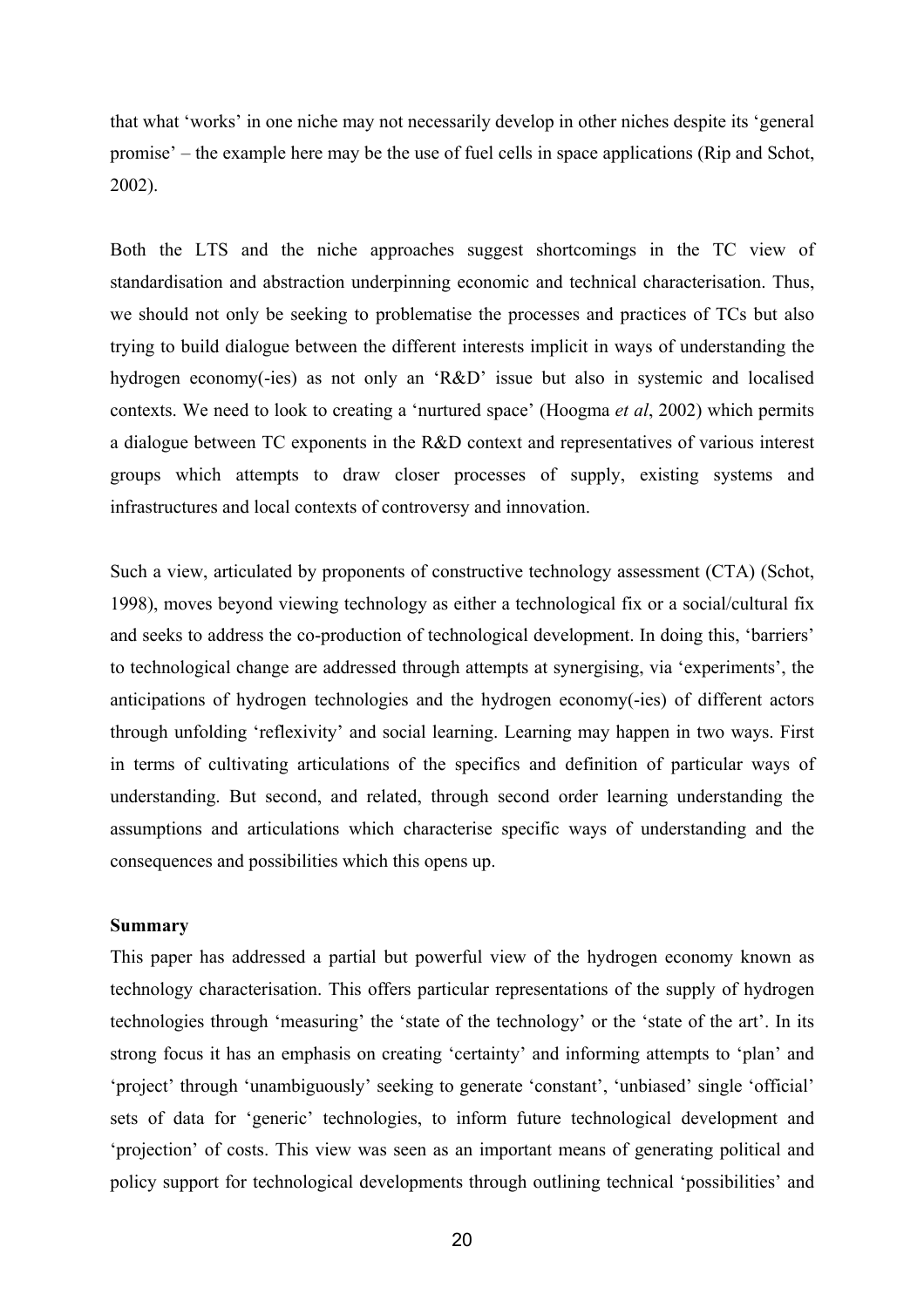'options' in relation to 'costs'. The 'achievement' of this ideal of TC was problematic, as analysis of 10 documents highlighted. Through these documents a series of practices could be seen as offering an approach to TCs that focused on certain issues (technology, environment, consumption, economics and expertise). The use of diagrams, in particular, as symbolic representations of partial but powerful TCs of the hydrogen economy(-ies) was addressed.

The paper looked 'inward' in terms of initially examining processes of producing and constructing TCs. It, however, also looked 'outward' through the use of the notion of 'framing' (Callon 1998a; 1998b) as offering only a partial window of understanding. The characterisation of hydrogen technology options on the basis of cost, technical capabilities and sometimes environmental criteria may be better understood alongside alternative 'ways of seeing' the development of hydrogen technologies in terms of wider systemic considerations (Hughes, 1987), localised 'niche' developments in nurtured spaces of reflexive social learning (Hoogma, 2002) and the ways in which these partial ways of understanding may offer scope for processes of anticipation and unfolding and mutual learning (Schot and Rip, 1997) with regard to development of the hydrogen economy(-ies). The key point is that this then opens up the possibility for articulating different ways of understanding the hydrogen economy( ies), and the creation of a dialogue between these different frames of understanding. The importance of this is that it allows a broadening of the agenda and of interests, and potentially a degree of 'democratisation', in influencing the early stages of technological change and the development of the hydrogen economy(-ies).

# **Acknowledgements**

We would like to thank Will Medd and Malcolm Eames for critically supportive comments on earlier drafts of this paper and colleagues at Salford and the Policy Studies Institute for more general discussions around some of the ideas presented here. We also acknowledge the financial support of the UK Sustainable Hydrogen Energy Consortium.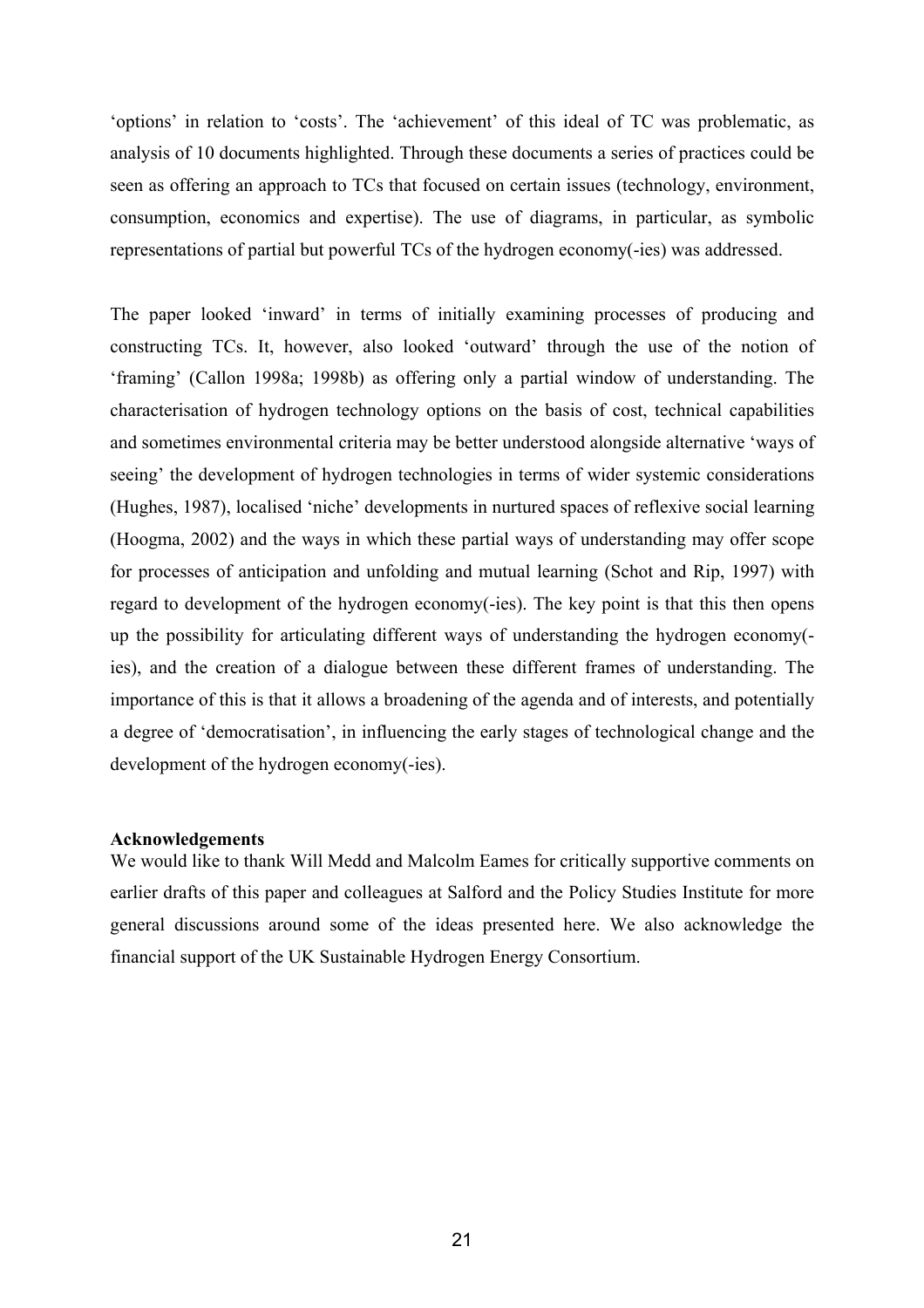# **Annex: Contents of Papers**

- 1. Geoff Dutton, 'Hydrogen Energy Technology', April 2002, Tyndall Centre for Climate Change Research.
- 2. Joan Ogden, 'Developing an Infrastructure for Hydrogen Vehicles: a Southern California Case Study', 1999, International Journal of Hydrogen Energy, vol.24, pp.709-30.
- 3. George Marsh, Peter Taylor, Heather Haydock, Dennis Anderson, Matthew Leach, 'Options for a Low Carbon Future', February 2002, AEA Technology PLC.
- 4. Duane B. Myers, Gregory D. Ariff, Brian D. James, John S. Lettow, C.E. (Sandy) Thomas, and Reed C. Kuhn, 'Cost and Performance Comparison of Stationary Hydrogen Fueling Appliances', April 2002, Directed Technologies Inc. paper prepared for the Hydrogen Program Office, Office of Power Technologies, US Department of Energy, Washington DC.
- 5. J.B. Lakeman and D.J. Browning, 'Global Status of Hydrogen Research', 2001, Contractor, Defence Evaluation and Research Agency as part of the DTI Sustainable Energy Programmes.
- 6. C.E. Grégoire Padró and V. Putsche, 'Survey of the Economics of Hydrogen Technologies', September 1999, National Renewable Energy Laboratory, a US Department of Energy Laboratory, operated by Midwest Research Institute.
- 7. Paul Watkiss and Nikolas Hill, 'The Feasibility, Costs and Markets for Hydrogen Production', September 2002, AEA Technology Environment for British Energy.
- 8. Nigel Brandon and David Hart, 'An introduction to fuel cell technology and economics', July 1999, Imperial College Centre for Energy Policy and Technology, Occasional Paper 1.
- 9. Timothy E. Lipman, Jennifer L. Edwards and Daniel M. Kammen, 'EconomicAnalysis of Hydrogen Energy Station Concepts: Are 'H2E-Stations' a Key Link to a Hydrogen Fuel Cell Vehicle Infrastructure'?, November, 2002, Renewable and Appropriate Energy Laboratory, Energy and Resources Group, University of California, Berkeley, CA 94720.
- 10. Susan M. Schoenung, 'Hydrogen Technical Analysis on Matters Being Considered by the International Energy Agency – Transportation Infrastructure', 2002, Proceedings of the US DOE Hydrogen Program Review, NREL/CP-610-32405.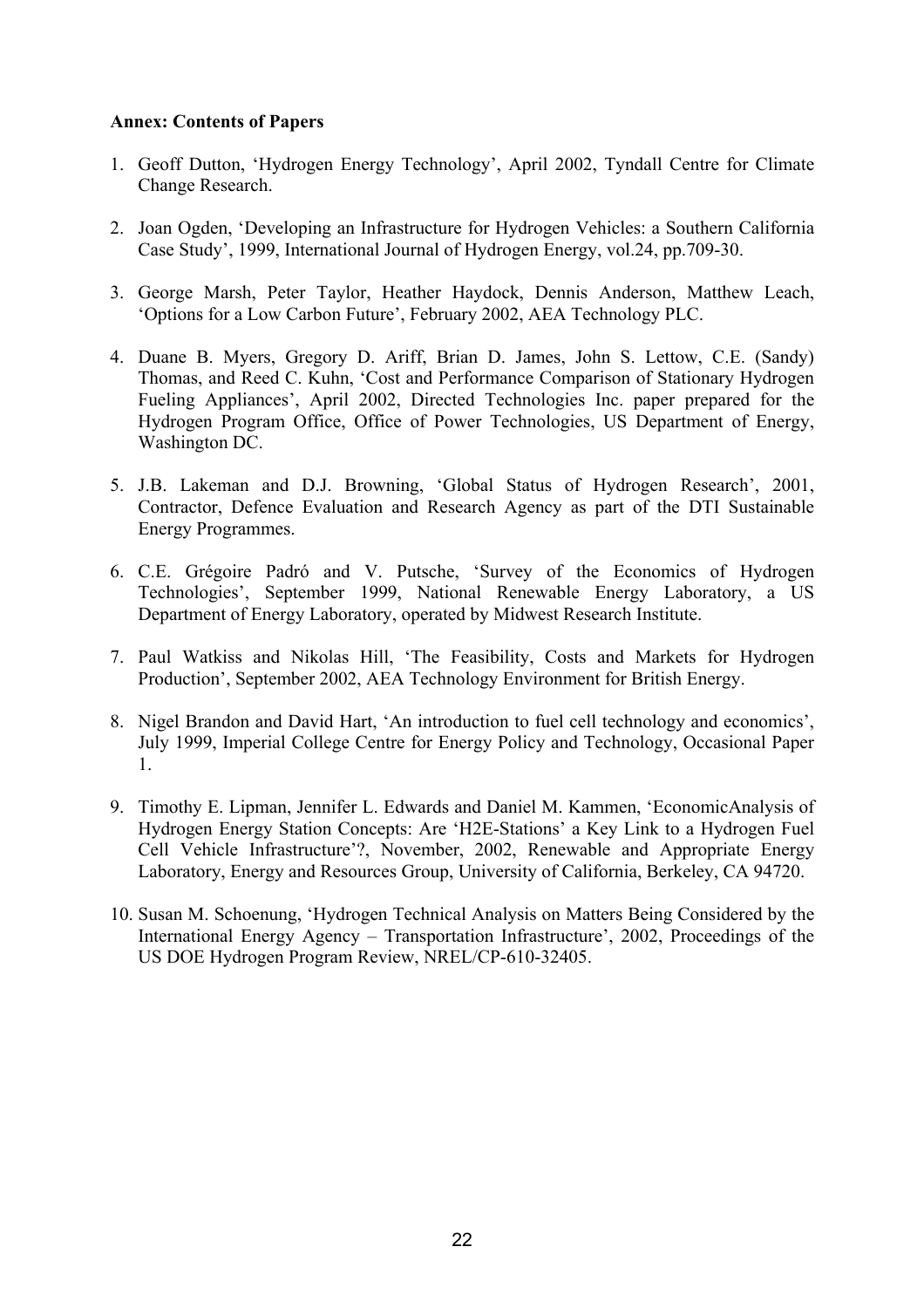# **References**

Barry, A., and Slater, D., (2002), 'Introduction: The Technological Economy', *Economy and Society*, vol. 31: 2, May, pp.175–193.

Bijker, W.E., Hughes, T.P., and Pinch, T., (1987), (eds), *The Social Construction of Technological Systems*, MIT Press: Cambridge, Ma.

Billings, R.E., (2000), *The Hydrogen World View*, International Academy of Science: Missouri. Bush, G.W., (2003), 'State of the union address', Available: http://www.whitehouse.gov/news/releases/2003/01/20030128-19.html

Callon, M., (1998a), 'Introduction: the embeddedness of economic markets in economics' in Callon, M., (ed), *The Laws of the Markets*, Blackwell: Oxford, pp.1–57.

Callon, M., (1998b), 'An essay on framing and overflowing: economic externalities revisited by sociology', in Callon, M., (ed), *The Laws of the Markets*, Blackwell: Oxford pp. 244–69.

Chandra, P., (1995), 'Technology Characterization: Explaining a Few Things', June 8. Requested by e-mail from the author.

Faulkner, W., Fleck, J., and Williams, R., (1998), 'Exploring Expertise: Issues and Perspectives', in Williams, R., Faulkner, W., and Fleck, J., (eds), *Exploring Expertise*, Macmillan: London, pp.1-27.

Goffman, E., (1974), *Frame Analysis: An Essay on the Organization of Experience*, Harper and Row: New York.

Hoogma, R., Kemp, R., Schot, J., and Truffer, B., (2002), *Experimenting for Sustainable Transport: the Approach of Strategic Niche Management*, Spon Press: London.

Hughes, T.P., (1987), 'The evolution of large technological systems', in Bijker, W.E., Hughes, T.P., and Pinch, T.J., (eds), *The Social Construction of Technological Systems: New Directions in the Sociology and History of Technology*, MIT Press: Cambridge, Ma., pp.17- 50.

Latour, B., (1990), 'Drawing things together', in Lynch, M., and Woolgar, S., (eds), *Representation in Scientific Practice*, MIT Press: Cambridge, Ma., pp.19-68.

Latour, B., (1987), *Science in Action: How to Follow Scientists and Engineers through Society*, Harvard University Press: Cambridge, Ma.

Mayor of London, (2004), *Green Light to Clean Power: The Mayor's Energy Strategy*, Greater London Authority: London, February.

OAO Corp, (1979), *Technology Characterization Project Summary Report*, OAO Corp: Beltsville, MD (USA).

Pinch, T.J., and Bijker, W.E., (1987), 'The social construction of facts and artefacts: Or how the sociology of science and the sociology of technology might benefit each other', in Bijker, W.E., Hughes, T.P., and Pinch, T.J., (eds), *The Social Construction of Technological Systems:*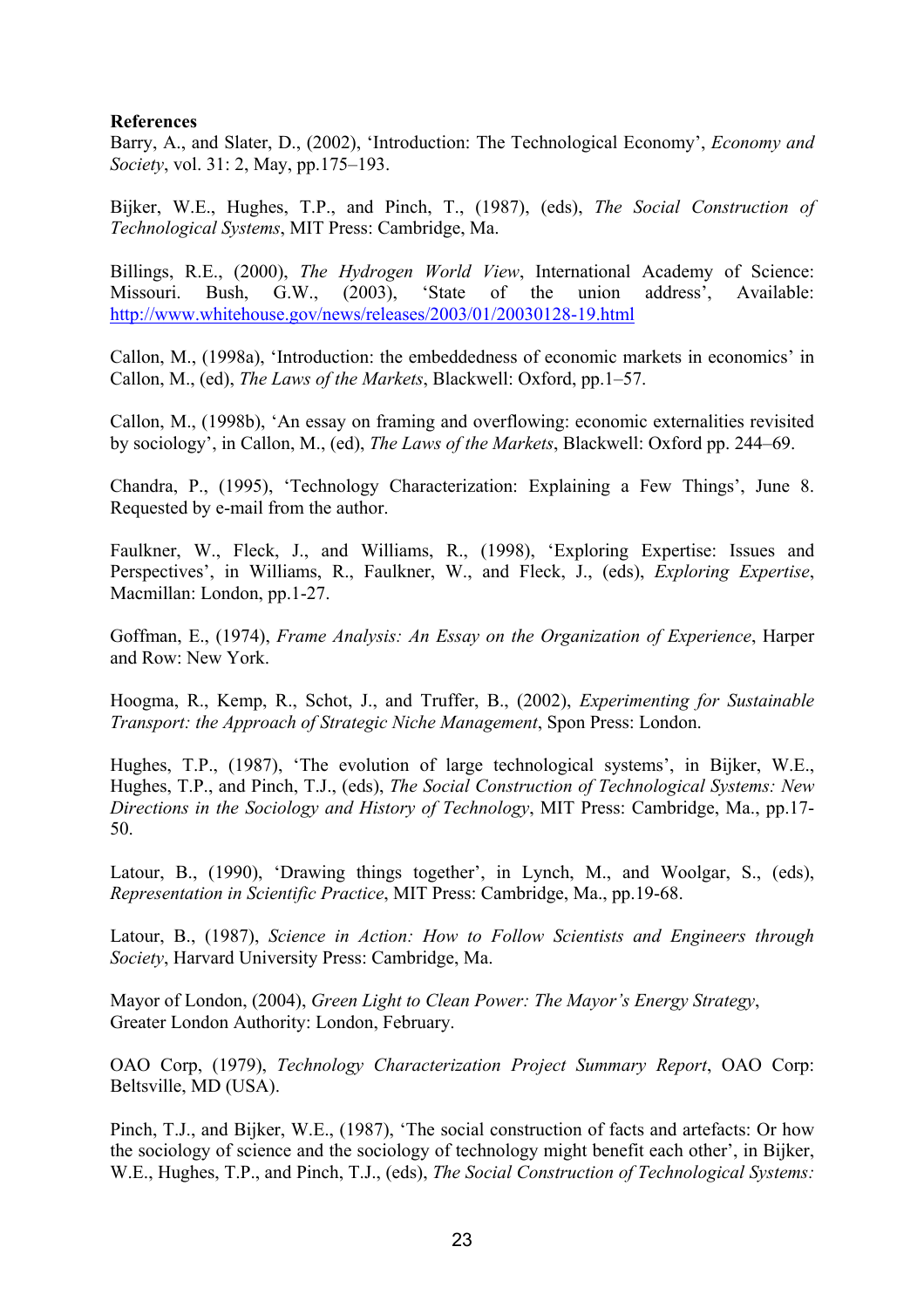*New Directions in the Sociology and History of Technology*, MIT Press: Cambridge, Ma., pp.17-50.

Prodi, R., (2003), 'The energy vector of the future', Conference on the Hydrogen Economy Brussels, 16 June. Available:

http://europa.eu.int/rapid/start/cgi/guesten.ksh?p\_action.gettxt=gt&doc=SPEECH/03/306|0|R APID&lg=EN;

Rifkin, J., (2002), *The Hydrogen Economy: The Creation of the World-Wide Energy Web and the Redistribution of Power on Earth*, TarcherPutnam: New York.

Rip, A., and Schot, J.W., (2002), 'Identifying *Loci* for Influencing the Dyamics of Technological Development' in Sørenson, K., and Williams, R., (eds), *Shaping Technology, Guiding Policy: Concepts, Spaces and Tools*, Edward Elgar: Cheltenham, pp.155-72.

Schot, J., and Rip, A., (1997), 'The Past and Future of Constructive Technology Assessment', in *Technological Forecasting & Social Change*, vol.54. pp. 251-68.

Schot, J., (1998), 'Constructive Technology Assessment Comes of Age', in Jamison, A., (ed), *Technology Meets the Public*, Aalborg University Press: Aalborg, pp.207-32.

Slater, D., (2002), 'From calculation to alienation: disentangling economic abstractions', *Economy and Society*, vol. 31: 2, May, pp.234-249.

Taylor, P.J., and Blum, A.S., (1991), 'Ecosystems as Circuits: Diagrams and the Limits of Physical Analogies', in *Biology and Philosophy*, vol. 6, pp.275-94.

Taylor, G.C., (1978), *Methodologies for Characterizing Technologies*, Denver Research Institute, University of Denver: Denver, Co.

Tibbets, P., (1990), 'Representation and the realist-constructivist controversy', in Lynch, M., and Woolgar, S., (eds), *Representation in Scientific Practice*, MIT Press: Cambridge, Ma., pp.69-84.

Van Eijndhoven, J. C. M., (1997), 'Technology assessment: product or process?', in *Technological Forecasting & Social Change*, vol.54. pp. 269-287.

Watson, J., (2002), *The Development of Large Technical Systems: Implications for Hydrogen*, Tyndall Centre for Climate Change Research, Working Paper 18, March.

Winner, L., (1999 [1980]), 'Do artefacts have politics'?, in Mackenzie, D., and Wajcman, J., *The Social Shaping of Technology*, OUP: Buckingham, pp.28-40.